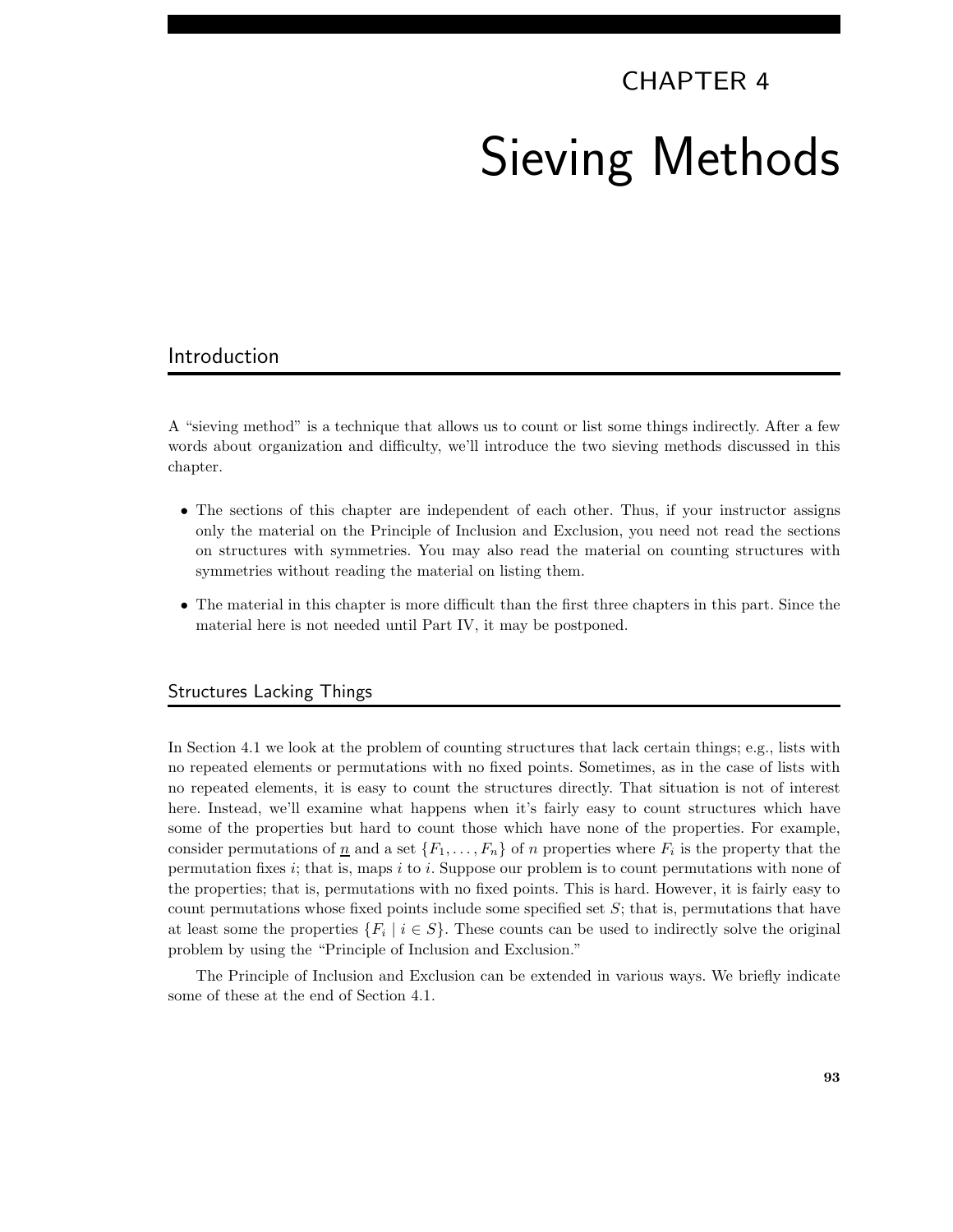## Structures with Symmetries

At the end of Example 1.12 (p. 13), we asked how many ways we could form a six long circular sequence using ones and twos and found that we could not solve it. In this section we'll develop the necessary tools.

The circular sequence problem is difficult because "symmetries induce equivalences." What does this mean? The sequence 121212 looks the same if it is circularly shifted two positions. This is a symmetry of the sequence. Several sequences correspond to the same circular sequence of ones and twos. We say these lists are "equivalent." Thus, as we saw in Example 1.12, the three sequences 112112, 121121 and 211211 are equivalent. We can find a sequence equivalent to a given one by reading the given sequence "circularly:" Start reading at any point. At the end of the sequence jump to the start and continue until you return to where you began reading.

To list the circular sequences, we need a list  $C$  of sequences such that every sequence is equivalent to exactly one sequence in C. Thus, exactly one of the sequences 112112, 121121 and 211211 would appear in C. Counting the circular sequences means finding  $|C|$ . We'll discuss listing first and then counting.

We have already dealt with one important case of symmetries, namely, when our structures are lists and we are allowed to permute the items in the list in any fashion whatsoever. In other words, two lists are the same if they can be made identical by permuting the elements in one of them. In fact, this case is so important that it has a name: multisets. (Remember that a multiset is simply a list where order is irrelevant.) If the elements of the multiset can be ordered, then we can take our representatives C to be a collection of nondecreasing functions. This was discussed in Section 2.3.

In Section 4.2 we'll look at the problem of listing structures when symmetries are present. This is much like the nonmathematical notion of a sieve: all that comes through the sieve are "canonical" representations of the structures. Decision trees play an important role.

In Section 4.3 we'll look at the problem of counting, rather than listing, these structures. "Burnside's Lemma" provides us with an indirect method for doing this.

# 4.1 The Principle of Inclusion and Exclusion

Imagine that a professor on the first day of class wants to obtain information on the course background of the students. He wants to know what number of students have had Math 21, what number have had Comp Sci 13 and various combinations such as "Comp Sci 13 but not Math 21." For some reason, to calculate these numbers the professor asks just the following three questions.

"How many of you have had Math 21?"

"How many of you have had Comp Sci 13?"

"How many of you have had Comp Sci 13 and Math 21?"

Suppose the number of students is 15, 12 and 8, respectively.

Can the professor now determine answers to all other possible questions concerning having taken or not taken these courses? Let's look at a couple of possibilities.

How many have had Comp Sci 13 but not Math 21? Of the 12 students who have had the first course, 8 have had the second and so  $12 - 8 = 4$  of them have not had the second.

How many students have had neither course? That will depend on the total number of students in the class. Suppose there are 30 students in the class. We might think that  $30 - 15 - 12 = 3$  of them have had neither course. This is not correct because the students who had both courses were subtracted off twice. To get the answer, we must add them back in once. The result is that there are  $3 + 8 = 11$  students who have had neither course.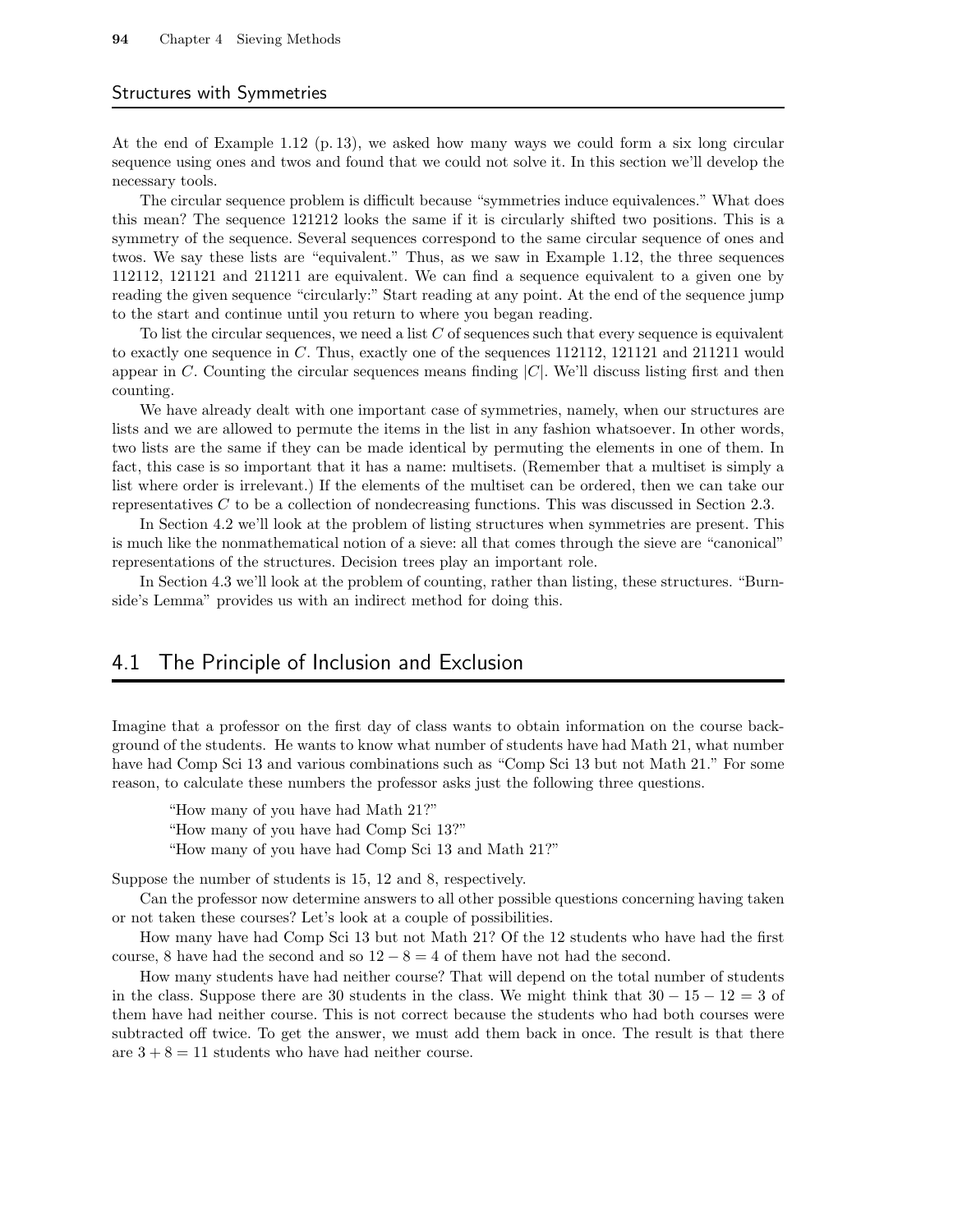We can rephrase the previous discussion in terms of sets. Let  $S$  be the set of students in the class,  $S_1$  the subset who have had Math 21 and  $S_2$  the subset who have had Comp Sci 13. The information that was obtained by questioning the class can be written as

$$
|S| = 30
$$
,  $|S_1| = 15$ ,  $|S_2| = 12$  and  $|S_1 \cap S_2| = 8$ ,

where  $S_1 \cap S_2$  denotes the intersection of the sets  $S_1$  and  $S_2$ . We saw that the number of students who had neither course is given by

$$
|S| - (|S_1| + |S_2|) + |S_1 \cap S_2|.
$$
 4.1

How can this result be extended to more than two classes? The answer is provided by the following theorem. After stating it, we'll see how it can be applied before proving it.

Theorem 4.1 Principle of Inclusion and Exclusion Let  $S_1, S_2, \ldots, S_m$  be subsets of a set S. Let  $N_0 = |S|$  and, for  $r > 0$ , let

$$
N_r = \sum |S_{i_1} \cap \dots \cap S_{i_r}|, \qquad (4.2)
$$

where the sum is over all r-long strictly increasing sequences chosen from  $\underline{m}$ ; that is,  $\{i_1, \ldots, i_r\}$ ranges over all r-subsets of <u>m</u>. The number of elements in S that are not in any of  $S_1, \ldots, S_m$  is

$$
\sum_{i=0}^{m} (-1)^{i} N_{i} = N_{0} - N_{1} + N_{2} \cdots + (-1)^{m} N_{m}.
$$

When  $m = 2$ , the one long sequences are 1 and 2, giving  $N_1 = |S_1| + |S_2|$ . The only two long sequence is 1,2 and so  $N_2 = |S_1 \cap S_2|$ . Thus (4.3) reduces to (4.1) in this case.

As we saw in an earlier chapter, strictly increasing sequences are equivalent to subsets. Also, the order in which we do intersections of sets does not matter. (Just as the order of addition does not matter and the order of multiplication does not matter.) This explains why we could have said that the sum defining  $N_r$  was over all r-subsets  $\{i_1, \ldots, i_r\}$  of  $\underline{m}$ .

One can rewrite (4.3) in a somewhat different form. To begin with, the Rule of Sum tells us that  $|S|$  equals the number of things not in any of the  $S_i$ 's plus the number of things that are in at least one of the  $S_i$ 's. The latter equals

$$
|S_1 \cup \cdots \cup S_m|.
$$

Using (4.3) and noting that  $N_0 = |S|$ , we have

$$
N_0 = |S_1 \cup \cdots \cup S_m| + N_0 - N_1 + N_2 \cdots + (-1)^m N_m.
$$

Rearranging leads to

Corollary With the same notation as in Theorem 4.1 (p. 95),

$$
|S_1 \cup \dots \cup S_m| = \sum_{i=1}^m (-1)^{i-1} N_i.
$$

In this form, the Principle of Inclusion and Exclusion can be viewed as an extension of the Rule of Sum: The Rule of Sum tells us that if  $T = S_1 \cup \cdots \cup S_m$  and if each structure in T appears in exactly one of the  $S_i$ , then

$$
|T| = |S_1| + |S_2| + \ldots + |S_m|.
$$

The left hand side of this equation is the left hand side of (4.4). The right hand side of this equation is  $N_1$ , the first term on the right hand side of  $(4.4)$ . The remaining terms on the right hand side of (4.4) can be thought of as "corrections" to the Rule of Sum due to the fact that elements of T can appear in more than one  $S_i$ .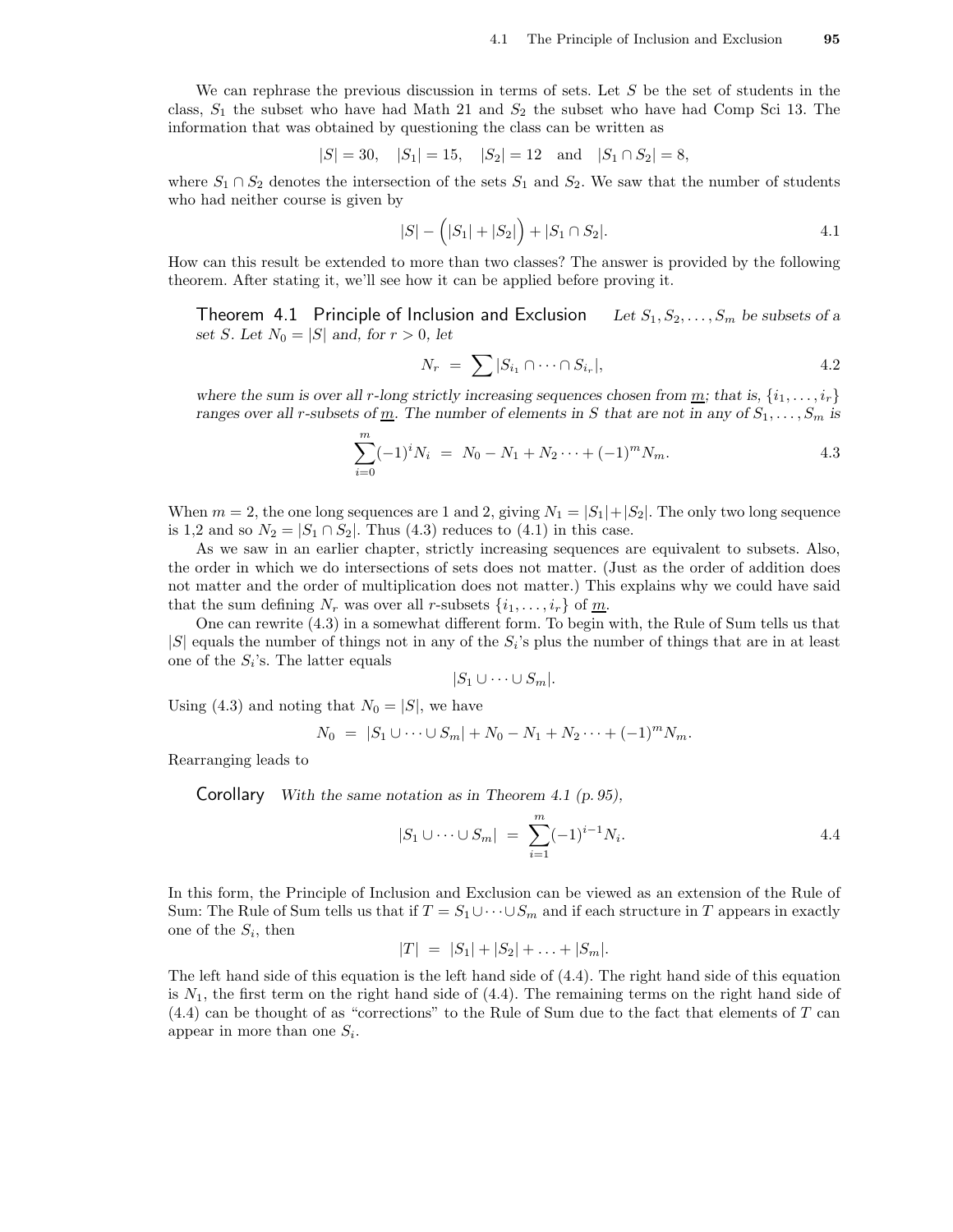

**Figure 4.1** A Venn diagram for three subsets  $S_1$ ,  $S_2$  and  $S_3$ .

**Example 4.1 Venn diagrams** When m is quite small in Theorem 4.1, it is possible to draw a picture, called a Venn diagram that illustrates the theorem. Figure 4.1 shows such a diagram for  $m = 3$ . The interior of the box should be thought of as containing points which are the elements of S. (These points are not actually shown in the diagram.) Similarly, the interior of the circle labeled  $S_1$  contains the elements of  $S_1$  and its exterior contains the points not in  $S_1$ . Altogether, the three circles for  $S_1$ ,  $S_2$  and  $S_3$  divide the box into eight regions which we have numbered 0 through 7.

In the figure, region 7 corresponds to  $S_1 \cap S_2 \cap S_3$ . Region 0 corresponds to those elements of S that are not in any  $S_i$ . Region 3 corresponds to those elements of S that are in  $S_1$  and  $S_2$  but not in  $S_3$ . You should be able to describe all of the other regions in a similar manner. The elements of  $S_1$  are those in the four regions numbered 1, 3, 5 and 7. The elements of  $S_1 \cap S_3$  are those in regions 5 and 7. You should be able to describe all the intersections in the Principle of Inclusion and Exclusion in this manner. You can then determine how often each region is counted in  $N_r$  and thereby obtain a proof of (4.3) for  $m = 3$ . It is possible to generalize this argument to prove (4.3), but we will give a slightly different proof of  $(4.3)$  later.

Example 4.2 Using the theorem Many of Alice's 16 friends are athletic—they cycle, jog or swim on a regular basis. In fact we know that 6 of them cycle, 6 of them jog, 6 of them swim, 4 of them cycle and jog, 2 of them cycle and swim, 3 of them jog and swim and 2 of them engage in all three activities. How many of Alice's friends do none of these things on a regular basis?

Let S be the set of all friends,  $S_1$  the set that cycle,  $S_2$  the set that jog and  $S_3$  the set that swim. We will apply  $(4.3)$  with  $m = 3$ . The information we were given can be rewritten as follows:

|  | $N_0 = 16$ since $ S  = 16$                                                     |
|--|---------------------------------------------------------------------------------|
|  | $N_1 = 18$ since $ S_1  = 6$ $ S_2  = 6$ $ S_3  = 6$ ;                          |
|  | $N_2 = 9$ since $ S_1 \cap S_2  = 4$ $ S_1 \cap S_3  = 2$ $ S_2 \cap S_3  = 3;$ |
|  | $N_3 = 2$ since $ S_1 \cap S_2 \cap S_3  = 2$ .                                 |

Thus the answer to our question is that  $16 - 18 + 9 - 2 = 5$  of her friends neither cycle nor jog nor swim regularly.  $\square$ 

At this point you may well object that this method is worse than useless because there are much easier ways to get the answer. For example, to find out how many students took neither Math 21 nor Comp Sci 13, it would be easier to simply ask "How many of you have had neither Math 21 nor Comp Sci 13?" This is true. So far we've just been getting familiar with what the Principle of Inclusion and Exclusion means. We now turn to some examples where it is useful.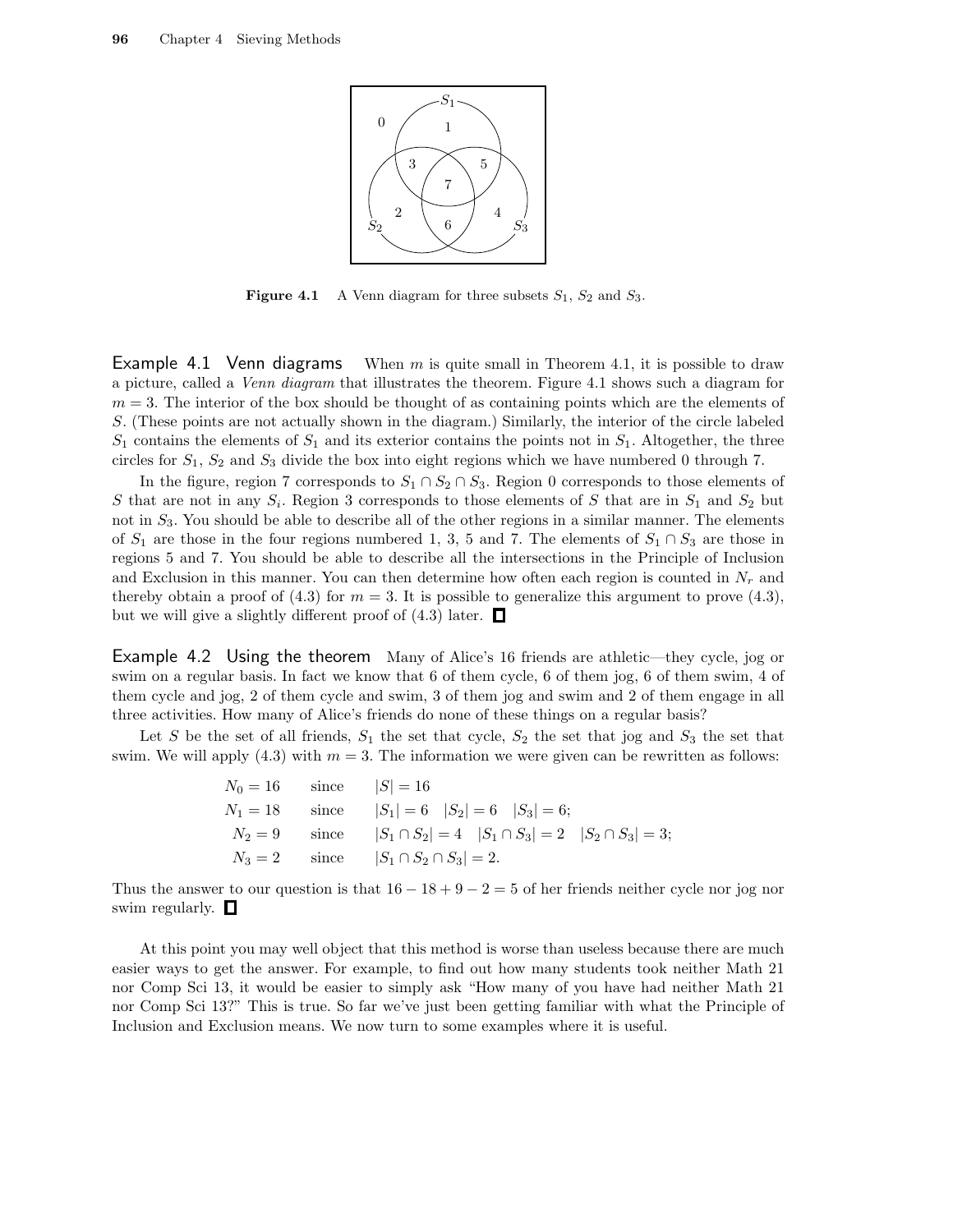## Example 4.3 Counting surjections How many surjections are there from  $\underline{n}$  to  $\underline{k}$ ?

This problem is closely related to  $S(n, k)$ , the Stirling numbers of the second kind, which we studied previously but couldn't find a formula for. In fact, a surjection  $f$  defines a partition of the domain into k blocks where the *i*th block is  $f^{-1}(i)$ . Since the blocks are all distinct and  $S(n, k)$  does not care about the order of the blocks, the number of surjections is  $k!S(n, k)$ . Our attention will be devoted to the surjections—we don't need  $S(n, k)$  here—but we pointed out the connection because it will allow us to get a formula for  $S(n, k)$ , too.

Let S be the set of all functions from  $\underline{n}$  to  $\underline{k}$  and let  $S_i$  be the set of those functions that never take on the value i. In this notation, the set of surjections is the subset of  $S$  that does not belong to any of  $S_1, \ldots, S_k$  because a surjection takes on all values in its range. This suggests that we use  $(4.3)$  with  $m = k$ .

We found long ago that  $|S| = k^n$ . It is equally easy to find  $|S_{i_1} \cap \cdots \cap S_{i_r}|$ : The set whose cardinality we are taking is just all functions from  $\underline{n}$  to  $\underline{k} - \{i_1, \ldots, i_r\}$  and so equals  $(k - r)^n$ . This tells us that each of the terms in the sum (4.2) defining  $N_r$  equals  $(k - r)^n$ . Consequently,  $N_r$  is  $(k-r)^n$  times the number of terms. Since there  $\binom{k}{r}$  subsets of  $\underline{k}$  of size r, the sum contains  $\binom{k}{r}$  terms and  $N_r = {k \choose r} (k - r)^n$ . It follows from (4.3) that the number of surjections is

$$
\sum_{i=0}^{k} (-1)^{i} {k \choose i} (k-i)^{n}.
$$
 4.5

Combining this with the remarks at the start of this example, we have

$$
S(n,k) = \frac{1}{k!} \sum_{i=0}^{k} (-1)^{i} {k \choose i} (k-i)^{n} = \sum_{i=0}^{k} \frac{(-1)^{i}}{i!} \frac{(k-i)^{n}}{(k-i)!}.
$$
4.6

Because of the possibility of considerable cancellation due to alternating signs, numerical evaluation of this expression for large values of n and k can be awkward.  $\Box$ 

In learning to apply the Principle of Inclusion and Exclusion, it can be difficult to decide what the sets  $S, S_1, \ldots$  should be. It is often helpful to think in terms of

- a larger problem  $S$  that is easier to solve and
- conditions  $C_i$  that all do NOT hold for precisely those structures in S that are solutions of the original problem.

What's the connection between all this and the sets in Theorem 4.1? The set  $S_i$  is the set of structures in the larger problem S that satisfy  $C_i$ . Note that NOT appears in our description because (4.3) counts those elements of S that are NOT in any of the  $S_i$ 's.

Let's look at the previous example in these terms. Our larger problem is the set of all functions for  $\underline{n}$  to  $\underline{k}$ ; that is,  $S = \underline{k}^{\underline{n}}$ . Since we want those functions that do NOT omit any of the values 1,..., k, we take  $C_i$  to be the condition that  $f: \underline{n} \to \underline{k}$  omits the value i; that is,  $i \notin \text{Image}(f)$ .

Sometimes people talk about properties instead of conditions. In this case, they speak of "having a property" instead of "satisfying a condition."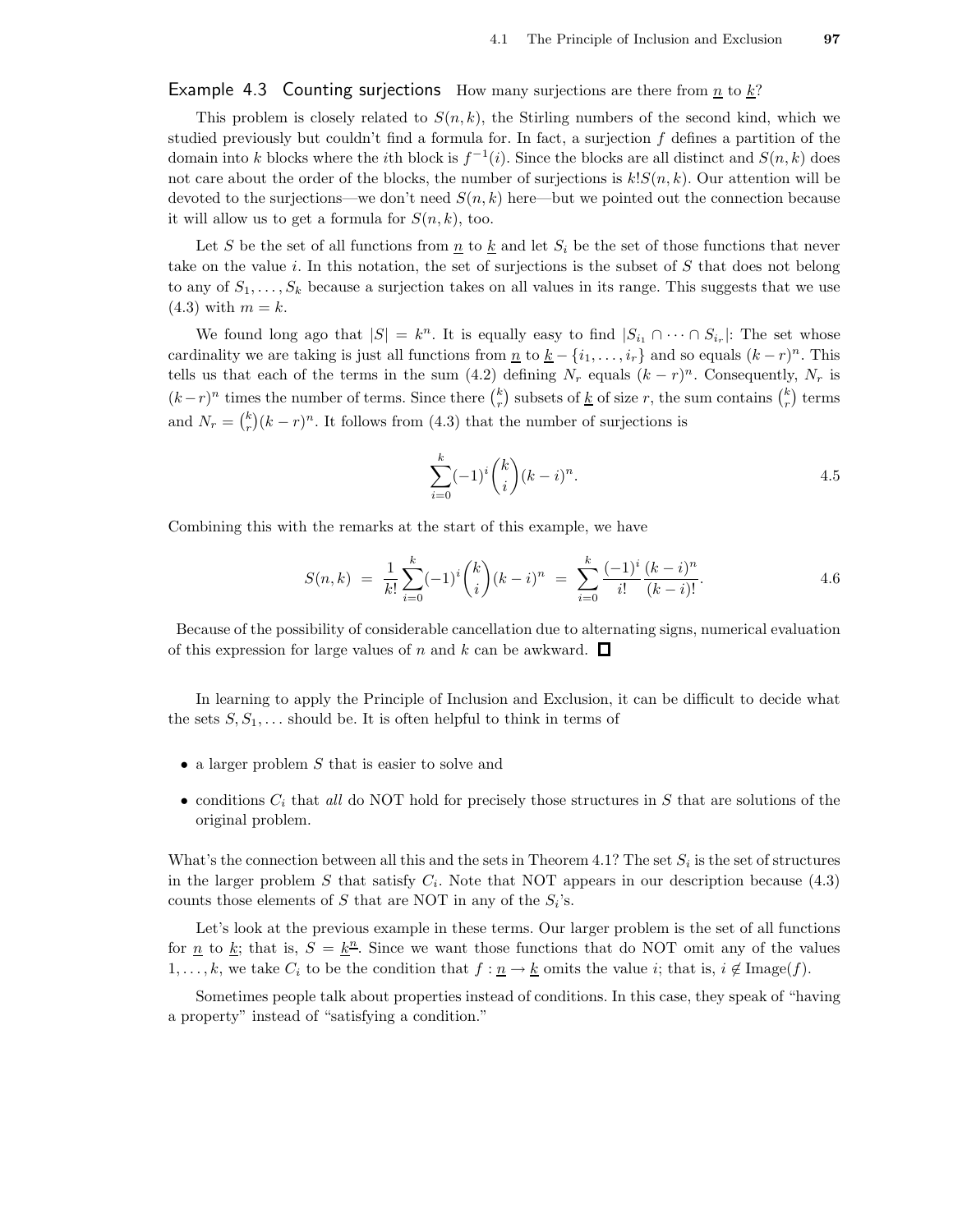Example 4.4 Counting solutions to equations How many different solutions are there to the equation

$$
x_1 + x_2 + x_3 + x_4 + x_5 = n, \t\t 4.7
$$

where the  $x_i$ 's must be positive integers, none of which exceeds  $k$ ?

Since it is easier to solve the equations without the constraint that the  $x_i$ 's not exceed k, we'll use Theorem 4.1 as follows:

- Let S be the set of all positive integer solutions  $(x_1, \ldots, x_5)$  of the equation.
- Let the *i*th condition be  $x_i > k$  for  $i = 1, 2, 3, 4$  and 5. The answer to the original problem is the number of elements of  $S$  (i.e., positive integer solutions) that satisfy none of the conditions.

For this to be useful, we must be able to easily determine, for example, how many solutions to (4.7) have  $x_1 > k$  and  $x_3 > k$ . This is simply the number of solutions to  $y_1 + \cdots + y_5 = n - 2k$  because we can take  $x_1 = y_1 + k$ ,  $x_3 = y_3 + k$  and  $x_j = y_j$  for  $j = 2, 4$  and 5.

We are ready to apply (4.3) with  $m = 5$ . To begin with, what is |S|? A solution in S can be obtained by inserting commas and plus signs in the  $n-1$  spaces between the n ones in  $(1\ 1\ 1\ \ldots)$ in such a way that either a plus or a comma, but not both, is inserted in each space and exactly 4 commas are used. Thus  $|S| = \binom{n-1}{4}$ . By this and the end of the previous paragraph, it follows that

$$
|S_{i_1} \cap \ldots \cap S_{i_r}| = {n - kr - 1 \choose 4}, \qquad \qquad 4.8
$$

where the binomial coefficient is taken to be zero if  $n - kr - 1 < 4$ . Since there are  $\binom{5}{r}$  choices for the set  $\{i_1, \ldots, i_r\}$ , the number of solutions to  $(4.7)$  is

$$
\binom{n-1}{4} - \binom{5}{1} \binom{n-k-1}{4} + \binom{5}{2} \binom{n-2k-1}{4} - \binom{5}{3} \binom{n-3k-1}{4} + \binom{5}{4} \binom{n-4k-1}{4} - \binom{5}{5} \binom{n-5k-1}{4}.
$$

This formula is a bit tricky. If we blindly replace the binomial coefficients using the falling factorial formula

$$
\binom{m}{4} = \frac{m(m-1)(m-2)(m-3)}{24} \tag{4.9}
$$

and use algebra to simplify the result, we will discover that the number of solutions is zero! How can this be? The definition of binomial coefficient that we used for (4.8) gives  $\binom{m}{4} = 0$  when  $m < 0$ , which does not agree with the falling factorial formula (4.9). Thus (4.9) cannot be used when  $m < 0$ .

The problem that we have been considering can be interpreted in other ways:

- How many compositions of n are there that consist of five parts, none of which exceed  $k$ ?
- How many ways can n unlabeled balls be placed into five labeled boxes so that no box has more than  $k$  balls?

You should easily be able to see that these problems are all equivalent.  $\Box$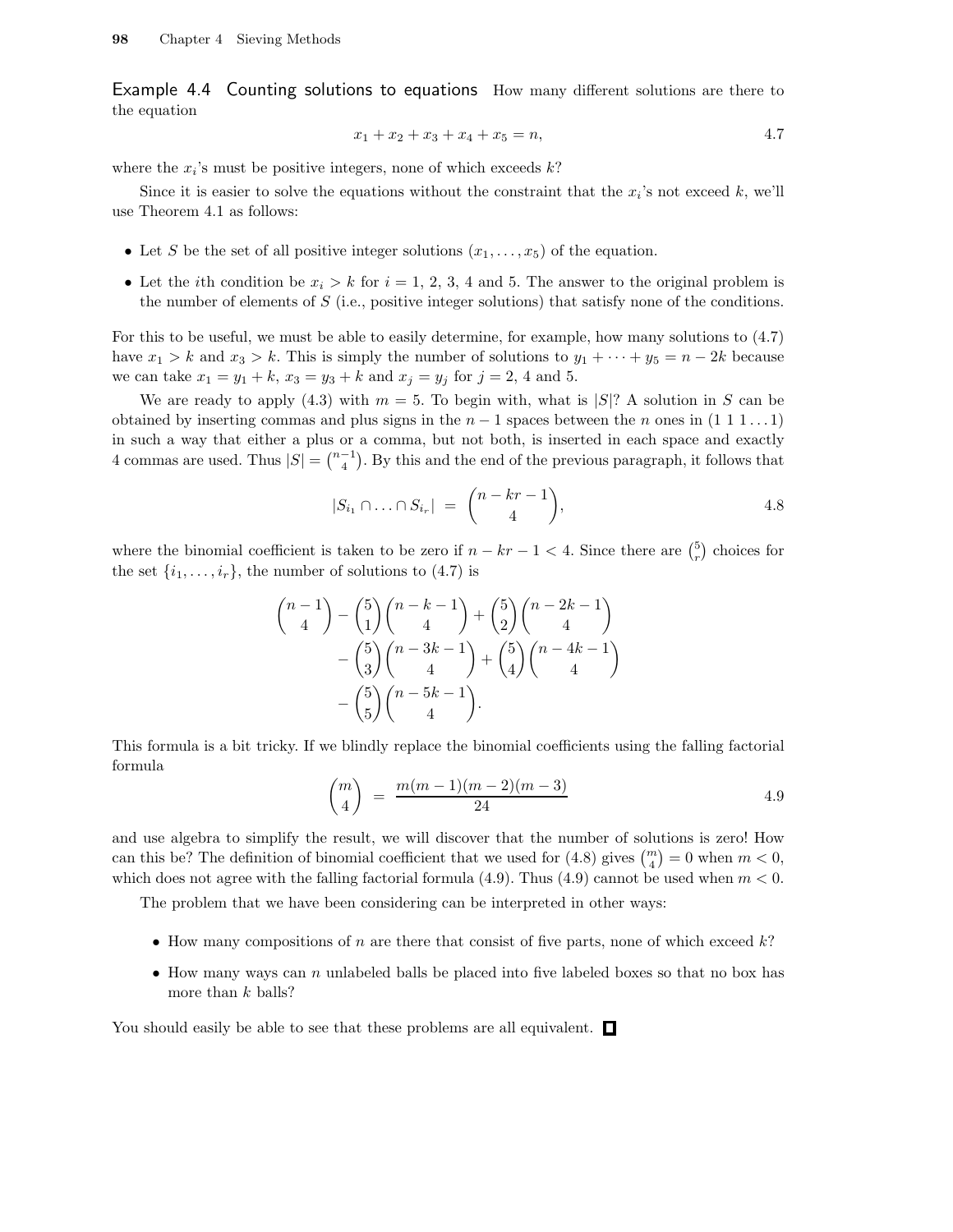Finally, the proof of Theorem 4.1:

**Proof:** Suppose that  $s \in S$ . Let  $X \subseteq \underline{k}$  be such that  $x \in X$  if and only if  $s \in S_x$ ; that is, X is the set consisting of the indices of those  $S_i$ 's that contain s. How much does s contribute to the sum in (4.3)? For the theorem to be true, it must contribute 1 if  $X = \emptyset$  and 0 otherwise.

Clearly s contributes 1 to the sum when  $X = \emptyset$ , but what happens when  $X \neq \emptyset$ ?

To begin with, what does s contribute to  $N_r$  when  $r > 0$ ? It contributes nothing to some terms and contributes 1 to those terms in  $N_r$  for which  $s \in S_{i_1} \cap \cdots \cap S_{i_r}$ . By the definition of X, this happens if and only if  $\{i_1, \ldots, i_r\} \subseteq X$  Thus s contributes to precisely those terms of  $N_r$  that correspond to subsets of X. Since there are  $\binom{|X|}{r}$  such terms, s contributes  $\binom{|X|}{r}$  to  $N_r$ . This is 0 if  $r > |X|$ . Thus the contribution of s to (4.3) is

$$
1 + \sum_{r=1}^{k} (-1)^r \binom{|X|}{r} \ = \ \sum_{r=0}^{|X|} \binom{|X|}{r} (-1)^r.
$$

By the binomial theorem, this sum is  $(1-1)^{|X|} = 0^{|X|}$ , which is zero when  $|X| > 0$ .

A different proof using "characteristic functions" is given in Exercise 4.1.10.  $\Box$ 

Example 4.5 Derangements Recall that a derangement of  $n$  is a permutation f such that  $f(x) = x$  has no solutions; i.e., the permutation has no cycles of length 1. A cycle of length 1 is also called a "fixed point." Let  $D_n$  be the number of derangements of  $n$ . What is the value of  $D_n$ ?

Let the set S of objects be all permutations of  $\underline{n}$  and, for  $1 \leq i \leq n$ , let  $S_i$  be those permutations having i as a fixed point. In other words, the larger problem is counting all permutations. If  $\sigma$  is a permutation, condition  $C_i$  states that  $\sigma(i) = i$ .

The set  $S_{i_1} \cap \cdots \cap S_{i_r}$  consists of those permutations for which the r elements of  $I = \{i_1, \ldots, i_r\}$ are fixed points. Since such permutations can be thought of as permutations of  $\underline{n} - I$ , there are  $(n - r)!$  of them. Thus  $N_r = {n \choose r}(n - r)! = n!/r!$ . By (4.3),

$$
D_n = n! \sum_{i=0}^{n} \frac{(-1)^i}{i!}.
$$

We will use the following theorem from calculus to obtain a simple approximation to  $D_n$ .

Theorem 4.2 Alternating series Suppose that  $|b_0| \ge |b_1| \ge |b_2| \ge \ldots$ , that the values of  $b_k$  alternate in sign and that  $\lim_{k\to\infty} b_k = 0$ . Then  $\sum_{k=0}^{\infty} b_k$  converges and

$$
\left|\sum_{k=0}^{\infty}b_k-\sum_{k=0}^n b_k\right| \leq |b_{n+1}|.
$$

The terms in (4.10) alternate in sign and decrease in magnitude. Since

$$
\sum_{k=0}^{\infty} \frac{(-1)^k}{k!} = \frac{1}{e},
$$

it follows that  $D_n$  differs from  $n!/e$  by at most  $\frac{n!}{(n+1)!} = \frac{1}{n+1}$ . Hence, for  $n > 1$ ,  $D_n$  is the closest integer to  $n!/e$ .  $\Box$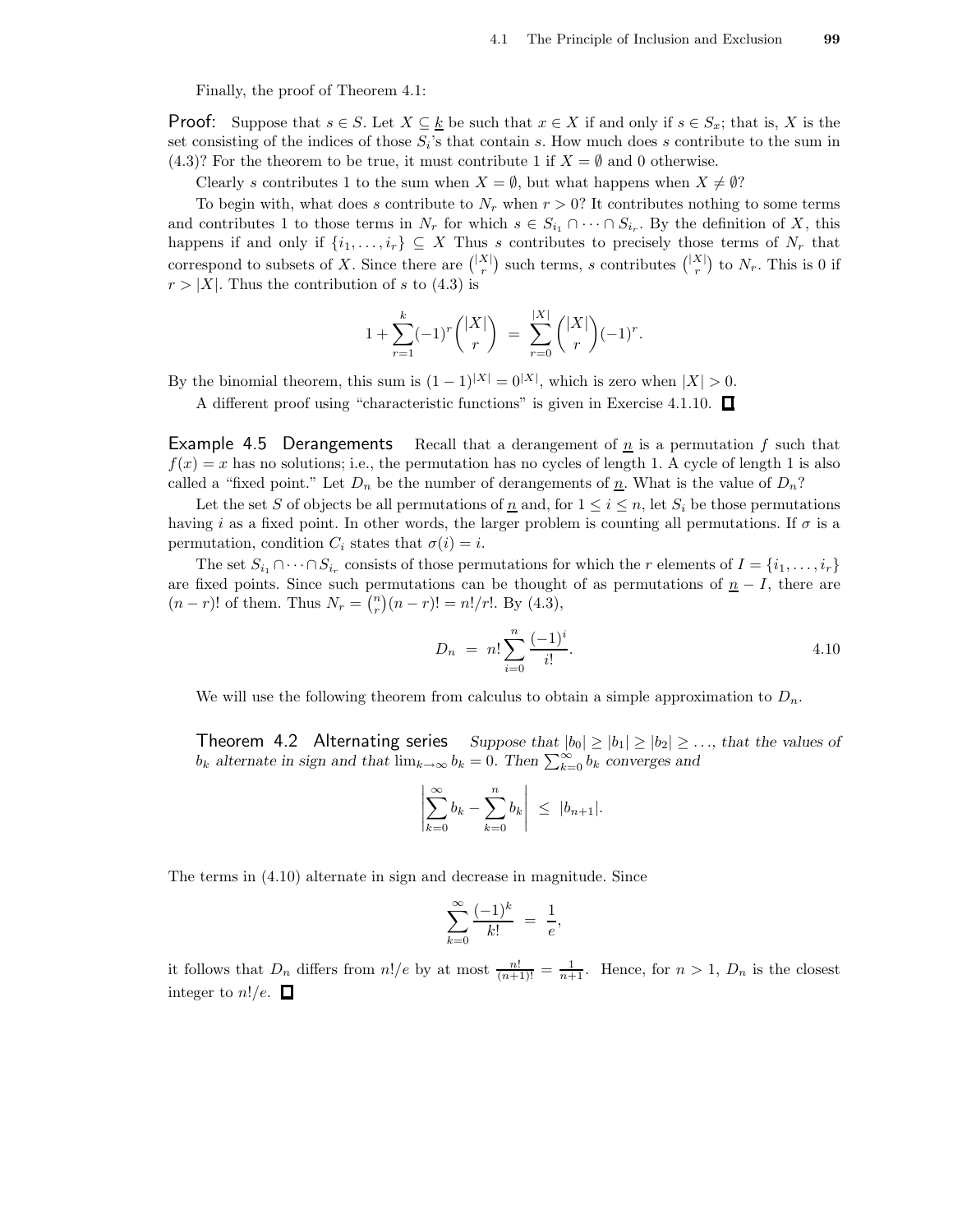#### **Exercises**

- 4.1.1. Let us define a "typical four letter word" to be a string of four letters  $L_1L_2L_3L_4$  where  $L_1$  and  $L_4$ are consonants and at least one of  $L_2$  and  $L_3$  is a vowel.
	- (a) For  $i = 2$  and  $i = 3$ , let  $V_i$  be the set of sequences  $L_1L_2L_3L_4$  where  $L_1$  and  $L_4$  are consonants,  $L_i$  is a vowel and the remaining letter is arbitrary. Draw a Venn diagram for the two sets  $V_2$ and V3. Indicate what part of the diagram corresponds to typical four letter words and calculate the number of such words by using the Rule of Product and the Principle of Inclusion and Exclusion.
	- (b) For  $i = 2$  and  $i = 3$ , let  $C_i$  be the set of sequences  $L_1L_2L_3L_4$  where  $L_1$ ,  $L_i$  and  $L_4$  are consonants and the remaining letter is arbitrary. Draw a Venn diagram for the two sets  $C_2$  and  $C_3$ . Indicate what part of the diagram corresponds to typical four letter words and calculate the number of such words.
- 4.1.2. How many ways can n married couples be paired up to form  $n$  couples so that each couple consists of a man and a woman and so that no couple is one of the original married couples?
- 4.1.3. Charled Dodgson (Lewis Carroll) Speaks of a battle among 100 combatants in which 80 lost an arm, 85 a leg, 70 an eye and 75 an ear. (Yes, it's gruesome, but that's the way he stated it.) Some number p of people lost all four.
	- (a) It is possible that  $p$  could be as large as 70? Why?
	- $*(b)$  Find a lower bound for p and explain how your lower bound could actually be achieved. Hint. A key to getting a lower bound is to realize that there are only 100 people.
- 4.1.4. How many ways can we make an n-card hand that contains at least one card from each each of the 4 suits?

Hint. Let a property of a hand be the absence of a suit.

- 4.1.5. Let  $\varphi(N)$  be the number of integers between 1 and N inclusive that have no factors in common with N. Thus  $\varphi(1) = \varphi(2) = 1$ ,  $\varphi(3) = \varphi(4) = \varphi(6) = 2$  and  $\varphi(5) = 4$ .  $\varphi$  is called the Euler phi function. Let  $p_1, \ldots, p_n$  be the primes that divide N. For example, when  $N = 300$ , the list of primes is 2, 3, 5. Let  $S_j$  be the set of  $x \in \underline{N}$  such that x is a divisible by  $p_j$ , or, equivalently, the jth property is that  $p_i$  divides the number.
	- (a) Prove that (4.3) determines  $\varphi(N)$ .
	- (b) Prove

$$
|S_{i_1} \cap \dots \cap S_{i_r}| = \frac{N}{p_{i_1} \cdots p_{i_r}}.
$$

(c) Use this to prove 
$$
\varphi(N) = N \prod_{k=1}^{n} \left(1 - \frac{1}{p_k}\right)
$$
.

- 4.1.6. Call an  $n \times n$  matrix A of zeroes and ones bad if there is an index k such that  $a_{k,i} = a_{i,k} = 0$  for  $1 \leq i \leq n$ . In other words, the row and column passing through  $(k, k)$  consist entirely of zeroes. Let  $g(n)$  be the number of  $n \times n$  matrices of zeroes and ones which are not bad.
	- (a) For any subset K of  $\underline{n}$ , let  $z(K)$  be the number of  $n \times n$  matrices A of zeroes and ones such that  $a_{i,j} = 0$  if either i or j or both belong to K. Explain why  $z(K)$  depends only on |K| and obtain a simple formula for  $z(K)$ . Call it  $z_k$  where  $k = |K|$ .
	- (b) Express  $g(n)$  as a fairly simple sum in terms of  $z_k$ .
- 4.1.7. Let C be the multiset  $\{c_1, c_1, c_2, c_2, \ldots, c_m, c_m\}$  containing two copies each of m distinct symbols. How many ways can the elements of  $S$  be arranged in an ordered list so that adjacent symbols are distinct.

*Hint.* A list in which  $c_i$  and  $c_i$  are adjacent can be thought of as a list made from the multiset

$$
C\cup \{c_i^2\}-\{c_i,c_i\},
$$

where  $c_i^2$  is a new symbol that stands for  $c_i c_i$  in the list.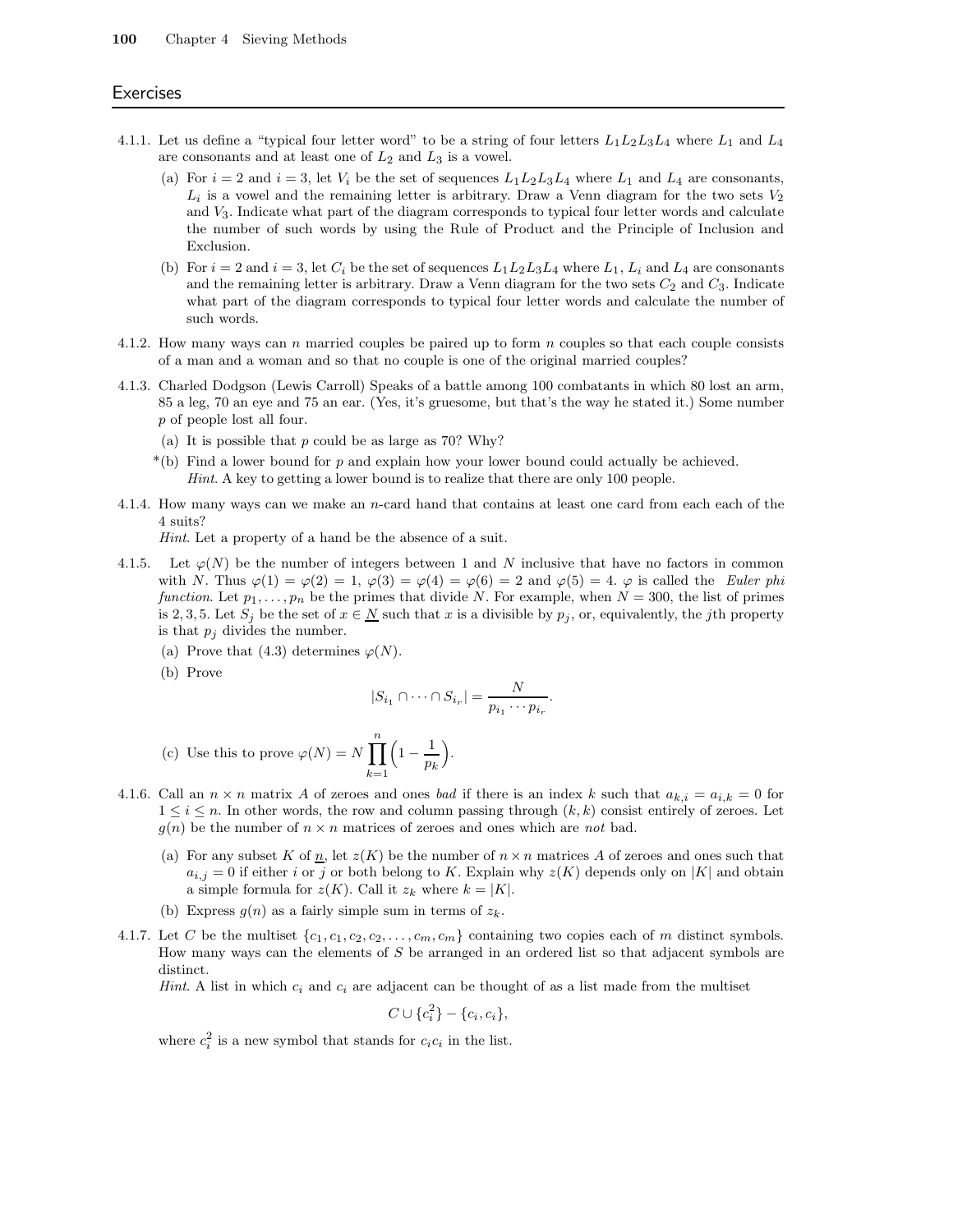- \*4.1.8. This is the same as the previous exercise, except that now each of  $c_1$  through  $c_m$  appears in C three times instead of twice. The constraint is still the same: Adjacent symbols must be distinct. *Hint*. There are now two types of properties, namely  $c_i c_i$  appearing in the list and  $c_i c_i c_i$  appearing in the list. Call the corresponding sets  $S_i^2$  and  $S_i^3$ . In computing  $N_r$  you need to consider how many times you require an  $S_i^3$  and how many times you require an  $S_j^2$  as well as  $S_j^3$ .
- 4.1.9. Let  $(S, Pr)$  be a probability space and let  $S_1, \ldots, S_m$  be subsets of S. Prove that

$$
\Pr((S_1 \cup \dots \cup S_m)^c) = \sum_{i=0}^m (-1)^i N_i \quad \text{where} \quad N_r = \sum \Pr(S_{i_1} \cap \dots \cap S_{i_r}),
$$

the sum ranging over all r-long strictly increasing sequences chosen from  $m$ .

4.1.10. The goal of this exercise is to use "characteristic functions" to prove Theorem 4.1 (p. 95). Let  $\chi_i: S \to \{0,1\}$  be the characteristic function of  $S_i$ ; that is,

$$
\chi_i(s) = \begin{cases} 1 & \text{if } s \in \S_i \\ 0 & \text{if } s \notin S_i. \end{cases}
$$

(a) Explain why the number we want in the theorem is  $\,$ s∈S  $\prod^m$  $i=1$  $(1-\chi_i(s)).$ 

(b) Prove that

$$
\prod_{i=1}^{m} (1 - \chi_i(s)) = \sum_{I \subseteq \underline{m}} (-1)^{|I|} \prod_{i \in I} \chi_i(s).
$$

- (c) Complete the proof of Theorem 4.1.
- 4.1.11. We want to count the number of elements in exactly k of the  $S_i$ . Let  $K^c$  be the complement of K relative to <u>m</u>; that is,  $K^c = m \backslash K$ .
	- (a) Explain why the number we want is

$$
\sum_{s \in S} \sum_{\substack{K \subseteq m \\ |K| = k}} \left( \prod_{i \in K} \chi_i(s) \right) \left( \prod_{i \in K^c} \left( 1 - \chi_i(s) \right) \right).
$$

(b) Show that this expression is

$$
\sum_{s \in S} \sum_{\substack{K \subseteq m \\ |K| = k}} \sum_{J \subseteq J^c} (-1)^|J| \prod_{i \in J \cup K} \chi_i(s).
$$

(c) Show that this equals

$$
\sum_{s\in S}\sum_{L\subseteq\underline{m}}\sum_{\substack{K\subseteq L\\|K|=k}}(-1)^{|L|-k}\bigg(\prod_{i\in L}\chi_i(s)\bigg) = \sum_{s\in S}\sum_{L\subseteq\underline{m}}(-1)^{|L|-k}\bigg(\prod_{i\in L}\chi_i(s)\bigg)\binom{|L|}{k}.
$$

(d) Conclude that the number of elements in  $S$  that belong to exactly  $k$  of the  $S_i$  is

$$
\sum_{\ell=k}^m (-1)^{\ell-k} \binom{\ell}{k} N_{\ell}.
$$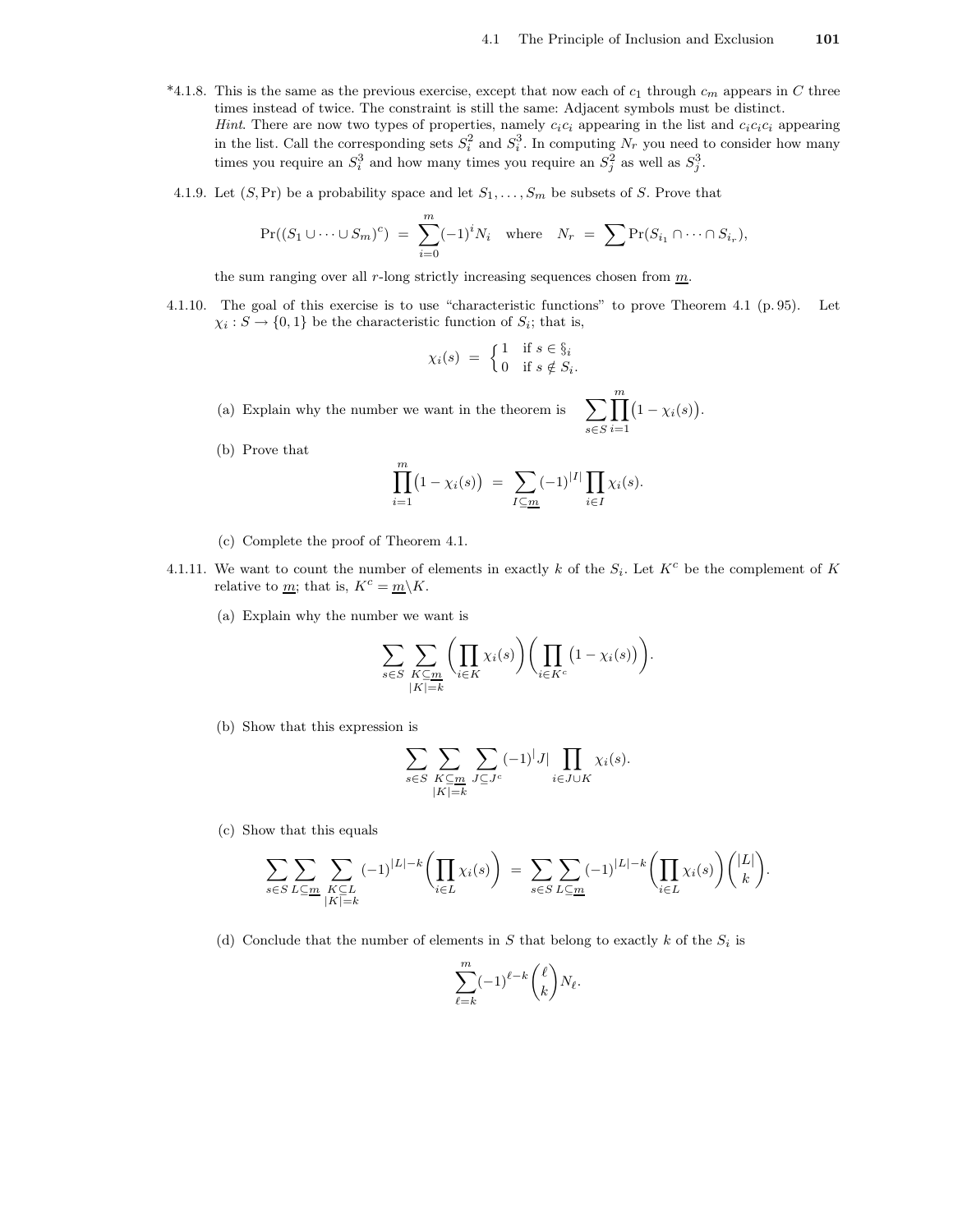#### \*Bonferroni's Inequalities

We conclude this section by looking briefly at two more advanced topics related to the Principle of Inclusion and Exclusion: Bonferroni's Inequalities and partially ordered sets.

Theroem 4.1 can sometimes be a bit of a problem to use even after we've formulated our problem and know exactly what we must count. There are two reasons for this. First, there will be a lot of addition and subtraction to do if  $m$  is large. Second, it may be difficult to actually compute values of  $N_r$  so we may have to be content with estimating them for small values of r and ignoring them when r is large. Because of these problems, we may prefer to obtain a quick approximation to  $(4.3)$ . A method that is frequently useful for doing this is provided by the following theorem.

Theorem 4.3 Bonferroni's inequalities Let the notation be the same as in Theorem 4.1  $(p. 95)$  and let E be the number of elements of S not in any of the  $S_i$ . Then

$$
-N_t \leq E - \sum_{r=0}^{t-1} (-1)^r N_r \leq N_t;
$$

i.e., truncating the sum gives an error which is no larger than the first term that was neglected. Furthermore, the sum is either an overestimate or an underestimate according as t is odd or even, respectively.

We can't prove this simply by appealing to Theorem 4.2 (p. 99) because the terms may be increasing in size. The proof of Bonferroni's Inequalities is left as an exercise.

Example 4.6 Using the theorem Let  $r(n, k)$  be the fraction of those functions in  $\underline{k}^n$  which are surjections. Using Bonferroni's inequalities and the ideas in Example 4.3 (p. 97), we'll estimate  $r(n, k)$ .

Let's begin with  $t = 2$  in the theorem. In that case we simply need to divide the  $i = 0$  and  $i = 1$ terms in (4.5) by the total number of functions. Thus

$$
r(n,k) \geq \frac{k^n - k(k-1)^n}{k^n} = 1 - k(1 - 1/k)^n.
$$

With  $k = 10$  and  $n = 40$ , we see that at least 85.2% of the functions in  $10^{40}$  are surjections.

If we set  $t = 3$  in Bonferroni's inequalities, we obtain the upper bound

$$
r(n,k) \le \frac{k^n - k(k-1)^n + {k \choose 2}(k-2)^n}{k^n} = 1 - k(1-1/k)^n + {k \choose 2}(1-2/k)^n.
$$

With  $k = 10$  and  $n = 40$ , we see that at most 85.8% of the functions in  $10^{40}$  are surjections.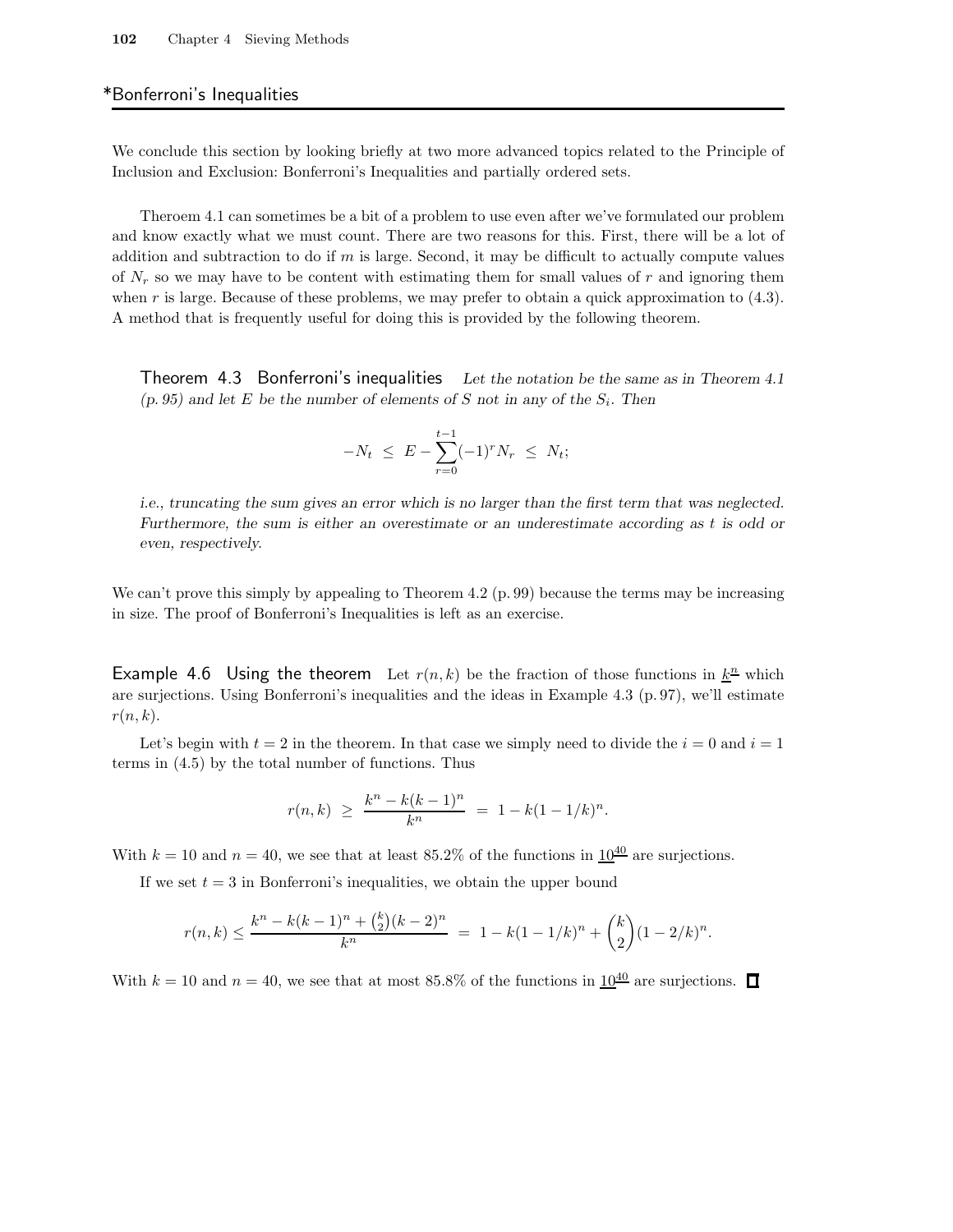#### \*Partially Ordered Sets

There is an important generalization of the Principle of Inclusion and Exclusion (Theorem 4.1 (p. 95)) which we'll just touch on. It requires some new concepts.

A binary relation  $\rho$  on a set S is a subset of  $S \times S$ . Instead of writing  $(x, y) \in \rho$ , people write xρy. For example, if S is a set of integers, then we can let  $\rho$  be the set of all  $x, y \in S$  with x less than y. Thus, x $\rho y$  if and only if x is less than y. People usually use the notation  $\lt$  for this binary relation. As another example, we can let S be the set of all subsets of  $\underline{n}$  and let  $\subseteq$  be the binary relation.

We can describe equivalence relations as binary relations: Let ∼ be an equivalence relation on S. Those pairs  $(x, y)$  for which  $x \sim y$  form a subset of  $S \times S$ .

We now define another important binary relation.

Definition 4.1 Partially Ordered Set A set P and a binary relation  $\rho$  satisfying

- (P-1)  $x \rho x$  for all  $x \in P$ ;
- (P-2) if  $x\rho y$  and  $y\rho x$ , then  $x = y$ ; and
- (P-3) if  $x\rho y$  and  $y\rho z$ , then  $x\rho z$

is called a **partially ordered set**, also called a poset. The binary relation  $\rho$  is called a **partial** order.

The real numbers with  $x\rho y$  meaning "x is less than or equal to y" is a poset. The subsets of a set with  $x\rho y$  meaning  $x \subset y$  is a poset. Because of these examples, people often use the symbol  $\leq$  or the symbol  $\subseteq$  in place of  $\rho$ , even when the partial order does not involve numbers or subsets.

We now return to Theorem 4.1 and begin by rewriting the terms in  $(4.2)$  as functions of sets:  $f(\{i_1,\ldots,i_r\})=|S_{i_1}\cap\cdots\cap S_{i_r}|.$  How should we define  $f(\emptyset)$ ? It should be the size of the empty intersection. In most situations, the best choice for the empty intersection is everything. Thus we should probably take  $f(\emptyset) = |S|$ , the size of the set that contains everything.

Many people find this choice for the empty intersection confusing, so we digress briefly to explain it. (If it does not confuse you, skip to the next paragraph.) Let's look at something a bit more familiar—summations. As you know, the value of

$$
g(A) = \sum_{i \in A} h(i) \tag{4.11}
$$

is defined to be the sum of  $f(i)$  over all  $i \in A$ . You should easily see that if A and B are disjoint nonempty sets, then

$$
g(A \cup B) = g(A) + g(B). \tag{4.12}
$$

If we want this to be true for  $B = \emptyset$ , we must have

$$
g(A) + g(\emptyset) = g(A \cup \emptyset) = g(A), \tag{4.13}
$$

and so  $q(\emptyset)$  must equal 0, the identity element for addition. Suppose we replace the sum in (4.11) with a product. Then (4.12) becomes  $g(A \cup B) = g(A)g(B)$  and the parallel to (4.13) gives  $g(A)g(\emptyset) =$  $g(A)$ . Thus  $g(A)$  should be 1, the identity for multiplication. Instead of g and h being numerically valued functions, they could be set valued functions and we could replace the summation in (4.11) with either a set union or a set intersection. (In terms of the previous notation, we would write  $A_i$  instead of  $h(i)$ .) Then  $g(\emptyset)$  would be taken to be the identity for set union or set intersection respectively; that is, either  $g(A) \cup g(\emptyset) = g(A)$  or  $g(A) \cap g(\emptyset) = g(A)$ . This leads to  $g(\emptyset) = \emptyset$  and  $g(\emptyset) = S$ , respectively.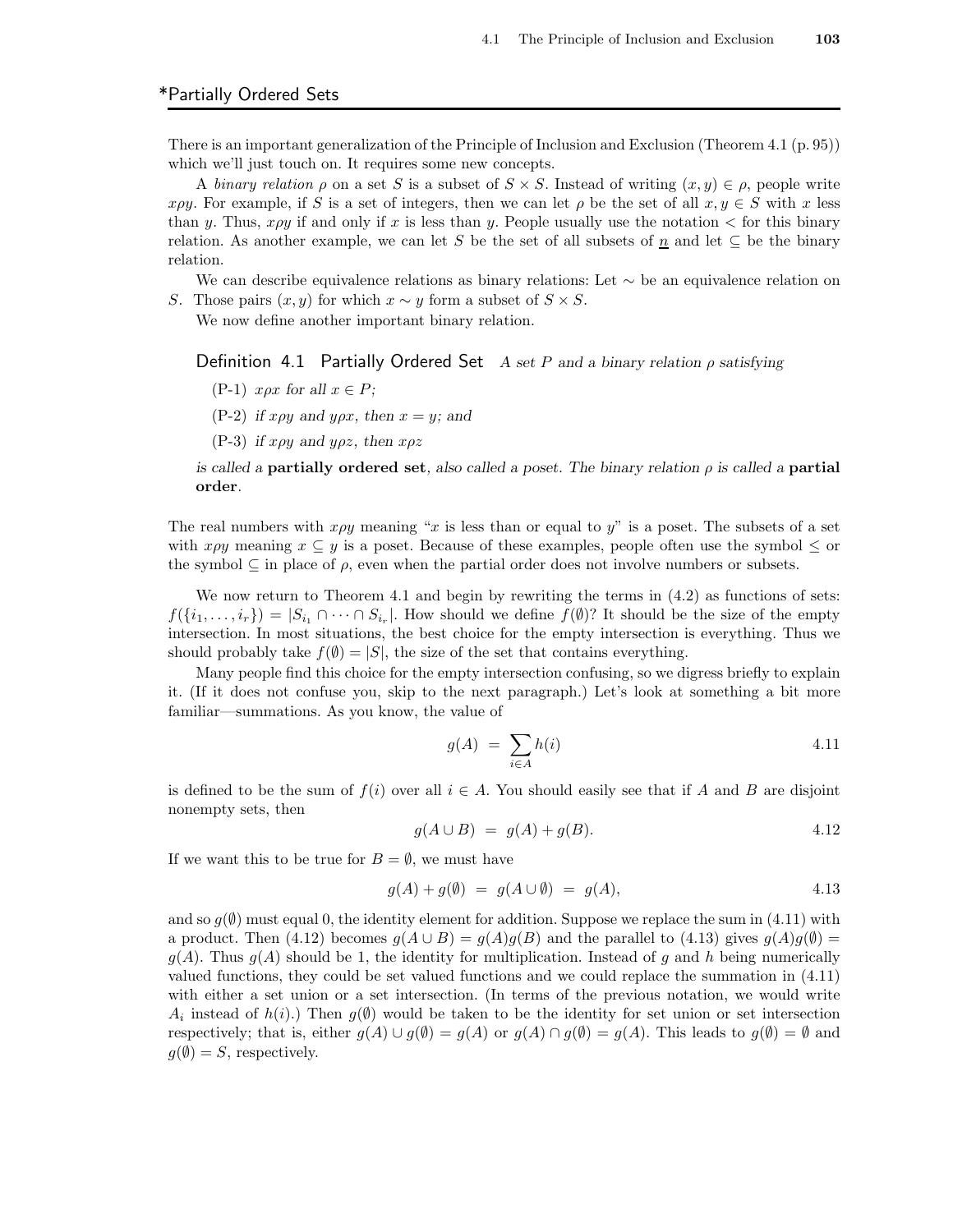Let's recap where we were before our digression: We defined

$$
f(A) = \left| \bigcup_{i \in A} S_i \right|
$$

for  $A \neq \emptyset$  and  $f(\emptyset) = |S|$ . Now,  $N_r$  is simply the sum of  $f(R)$  over all subsets R of <u>m</u> of size r; i.e.,

$$
N_r = \sum_{\substack{R \subseteq m \\ |R| = r}} f(R).
$$

We can rewrite (4.3) in the form

$$
\sum_{R \subseteq \underline{m}} (-1)^{|R|} f(R).
$$

In words, we can describe  $f(\{i_1,\ldots,i_r\})$  as the number of things that satisfy conditions  $i_1,\ldots,i_r$  and possibly others. In a similar manner, we could define a function  $e({i_1},...,i_r)$  to the number of things that satisfy condition  $i_1, \ldots, i_r$  and none of the other conditions in the collection  $1, \ldots, m$ . In these terms, (4.3) is a formula for  $e(\emptyset)$ . Also, by the definitions of e and f, we have  $f(R) = \sum_{Q \supseteq R} e(Q)$ .

We state without proof a generalization of the Principle of Inclusion and Exclusion.

**Theorem 4.4** Let P be the partially ordered set of subsets of  $\underline{k}$ . For any two functions e and f with domain P

$$
f(x) = \sum_{y \supseteq x} e(y) \quad \text{for all } x \in P \tag{4.14}
$$

if and only if

$$
e(x) = \sum_{y \supseteq x} (-1)^{|y| - |x|} f(y) \text{ for all } x \in P.
$$
 4.15

This result can be extended to any finite partially partially ordered set P if  $(-1)^{|y|-|x|}$  is replaced by a function  $\mu(x, y)$ , called the Möbius function of the partially ordered set P. We will not explore this.

#### Exercises

4.1.12. This exercise extends the Principle of Inclusion and Exclusion (4.3). Let  $E_k$  be the number of elements of S that lie in exactly k of the sets  $S_1, S_2, \ldots, S_m$ . Prove that

$$
E_k = \sum_{i=0}^{m-k} (-1)^i {k+i \choose i} N_{k+i}.
$$

- 4.1.13. The purpose of this exercise is to prove Bonferroni's inequalities.
	- (a) Prove the inequalities are equivalent to the statement that sums

$$
c_t(X) = \binom{|X|}{0} - \binom{|X|}{1} + \binom{|X|}{2} - \dots \pm \binom{|X|}{t}
$$

alternate in sign until eventually becoming 0 for  $t \geq |X|$ .

- (b) Prove  $c_t(X) = (-1)^t { |X|-1 \choose t }$  and so complete the proof.
- 4.1.14. Find a formula that bears the same relation to Bonferroni's inequalities that (4.4) bears to (4.3); i.e., find inequalities for approximations to  $|S_1 \cup \cdots \cup S_m|$  rather than for approximations to E.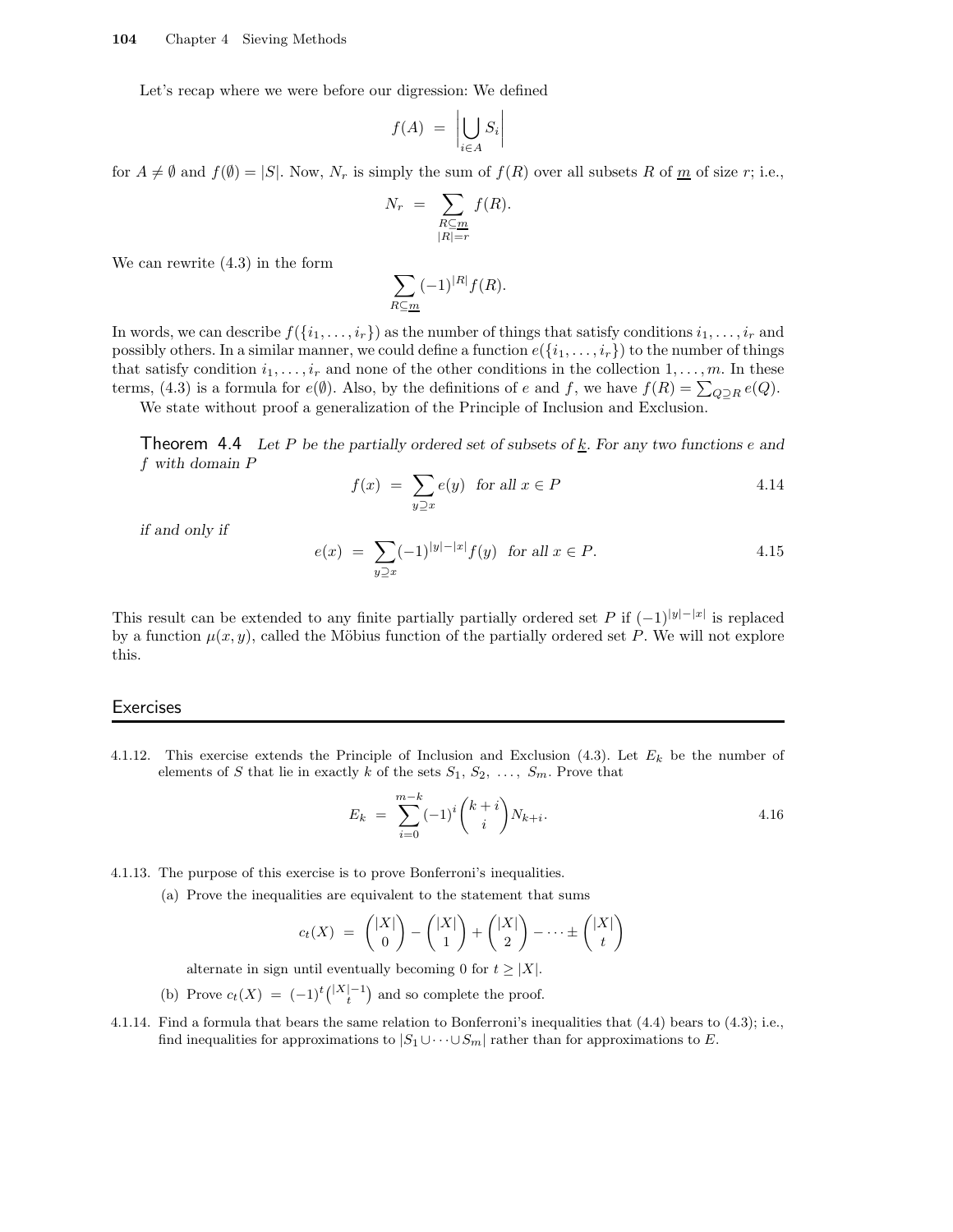4.1.15. Consider the following algorithm due to H. Wilf.

Initialize: Let the  $N_i$  be defined as in (4.3). Loop: Execute the following code.

For 
$$
j = 0, 1, \ldots, m-1
$$
  
For  $i = m-1, m-2, \ldots, j$   
 $N_i = N_i - N_{i+1}$   
End for  
End for

The loop on i means that i starts at  $m-1$  and decreases to j.

- (a) By carrying out the algorithm for  $m=2$  and  $m=3$ , prove that  $N_i$  is replaced by  $E_i$ , where  $E_i$ is given by Exercise  $4.1.12$  for these values of m.
- (b) We can rephrase the algorithm in a set theoretic form. Replace  $N_r$  by  $N_r^*$ , the multiset which contains each  $s \in S$  as many times as there are  $1 \leq i_1 < i_2 < \ldots < i_r \leq m$  such that

$$
s \in S_{i_1} \cap \ldots \cap S_{i_r}.\tag{4.17}
$$

By the definition of  $N_r$ , it follows immediately that  $N_r = |N_r^*|$ . Similarly, replace  $E_k$  by  $E_k^*$ , the set of those elements of S that belong to exactly k of the sets  $S_1, \ldots, S_m$ . Replace  $N_i$  by  $N_i^*$  in the algorithm and interpret  $N_i^* - N_{i+1}^*$  to be the multiset that contains  $s \in S$  as many times as it appears in  $N_i^*$  minus the number of times it appears in  $N_{i+1}^*$ . We claim that the algorithm now stops with  $N_i^*$  replaced by  $E_i^*$ . Prove this for  $m = 2$  and  $m = 3$ .

 $*(c)$  Using induction on t, prove the set theoretic form of the algorithm by proving that after t iterations of the loop on j; i.e.,  $j = 0, \ldots, t-1$  the following is true. If  $s \in S$  appears in exactly p of the sets  $S_1, \ldots, S_m$ , then it appears in  $N_r^*$  with multiplicity

$$
\mu(p,r,t) = \begin{cases}\n\binom{p-t}{r-t}, & \text{if } t \leq p; \\
1, & \text{if } t > p \text{ and } r = p; \\
0, & \text{if } t > p \text{ and } r \neq p.\n\end{cases}
$$
\n4.18

Also prove that no  $s \in S$  ever appears more times in an  $N_{r+1}^*$  than it does in an  $N_r^*$  when we are calculating  $N_r^* - N_{r+1}^*$ .

- (d) Prove that the validity of the set theoretic form of the algorithm implies the validity of the numerical form of the algorithm. Hint. Use the last sentence in (c).
- 4.1.16. Let  $D_n(k)$  be the number of permutations of  $\overline{n}$  that have exactly k fixed points. Thus  $D_n(0) = D_n$ , the number of derangements of  $n$ .
	- (a) Use Exercise 4.1.12 to obtain a formula for  $D_n(k)$ .
	- (b) Give a simple, direct combinatorial proof that  $D_n(k) = \binom{n}{k} D_{n-k}$ .
	- (c) Using algebra and (4.10), prove the answers in (a) and (b) are equal.
- 4.1.17. Let  $A = \{a_1, \ldots, a_m\}$  be a set of m integers, all greater than 1. Let  $d(n, k, A)$  be the number of integers in  $\underline{n}$  that are divisible by exactly k of the integers in A.
	- (a) Assuming that the elements of A are distinct primes all dividing n, obtain a formula for  $d(n, k, A)$ by using Exercise 4.1.12. Specialize this formula to obtain a formula for the Euler phi function  $\varphi(n)$  discussed in Exercise 4.1.5.
	- (b) Relax the constraints in (a) by replacing the assumption that the elements in A are primes by the assumption that no two elements in A have a common factor.
	- (c) Relax the constraints in (a) further by not requiring that the elements of  $A$  divide  $n$ .
	- (d) Can you relax the constraints in (a) still further by making no assumptions about A and  $n$ except that A consists of m integers greater than 1?
- 4.1.18. Explain why the real numbers with  $x\rho y$  meaning "x is less than y" is not a poset.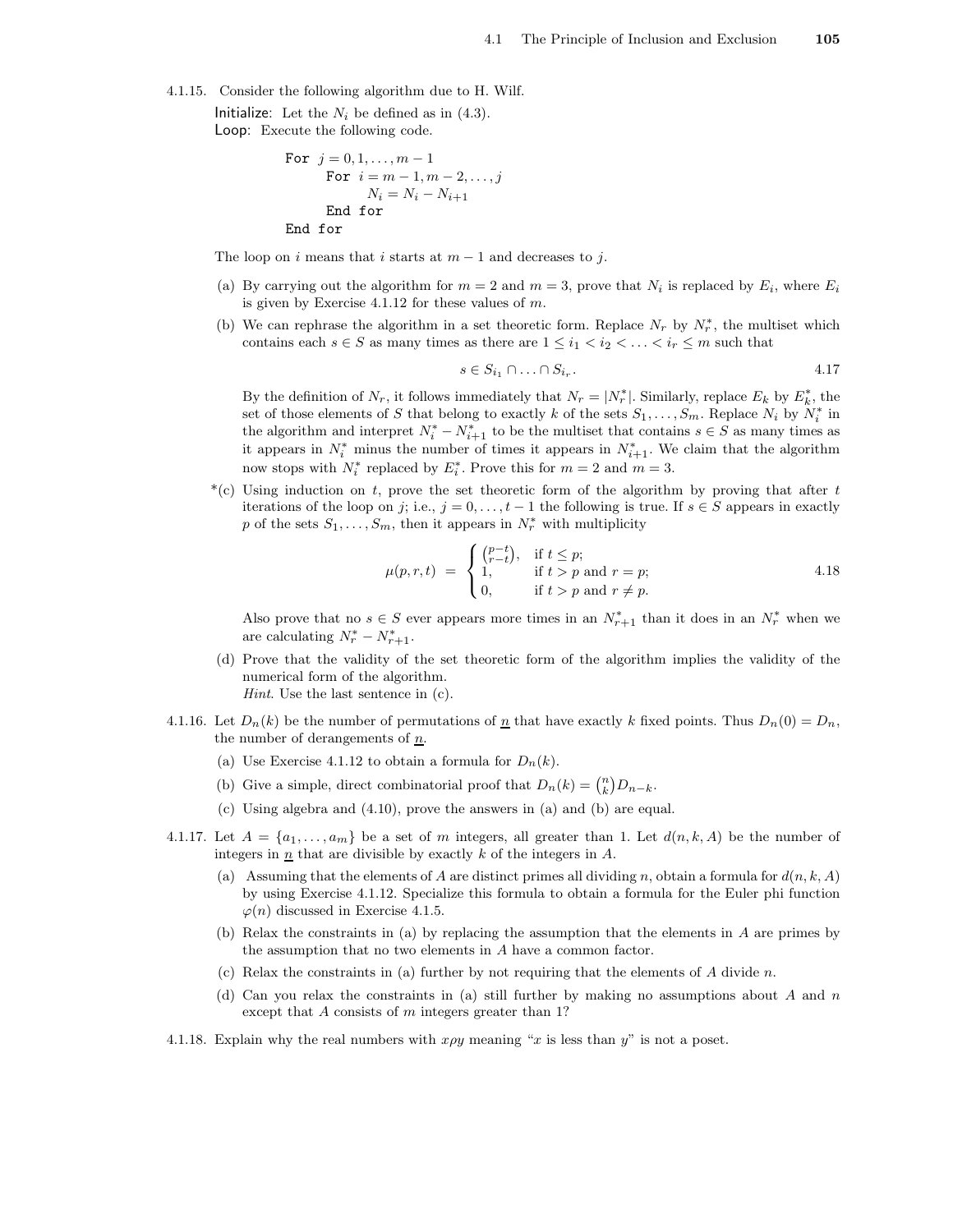- 4.1.19. Prove that the following are posets.
	- (a) The real numbers with  $x\rho y$  meaning "x is less than or equal to y."
	- (b) The real numbers with  $x\rho y$  meaning "x is greater than or equal to y."
	- (c) The subsets of a set with  $x\rho y$  meaning  $x \subseteq y$ .
	- (d) The positive integers with  $x\rho y$  meaning  $y/x$  is an integer.
- 4.1.20. Prove that if  $(S, \rho)$  is a poset then so is  $(S, \tau)$  where  $x \tau y$  if and only if  $y \rho x$ .
- 4.1.21. Let S be the set of all partitions of n. If  $x, y \in S$ , write xpy if and only if every block of y is a union of one or more blocks of x. For example,  $\{1, 2\}$ ,  $\{3\}$ ,  $\{4\}$  $\rho$  $\{\{1, 2, 4\}$ ,  $\{3\}$ . Prove that this is a poset.
- 4.1.22. Suppose that  $(R, \rho)$  and  $(T, \tau)$  are posets. Prove that  $(R \times T, \pi)$  is a poset if  $(r, s)\pi(r', s')$  means that both  $r\rho r'$  and  $t\tau t'$  are true.
- 4.1.23. We will deduce the result in Exercise 4.1.12 as a consequence of the partially ordered set extension of the Principle of Inclusion and Exclusion.
	- (a) We look at subsets y of  $\{1, 2, \ldots, m\}$ . Let  $e(y)$  be the number of elements in S that belong to every  $S_i$  for which  $i \in y$  and to none of the  $S_j$  for which  $j \notin y$ . Prove that  $E_k$  is the sum of  $e(y)$ over all  $y$  of size  $k$ .
	- (b) Prove that if  $f(x)$  is defined by (4.14), then

$$
f(x) = \left| \bigcap_{i \in x} S_i \right|.
$$

(c) Conclude that  $(4.15)$  implies  $(4.16)$ .

# 4.2 Listing Structures with Symmetries

By using decision trees, introduced in Chapter 3, we can produce our list  $C$  of canonical representatives. There are many ways to go about it. We'll illustrate this by some examples. Many of the examples are based on the Ferris wheel problem of Example 1.12 (p. 13): How many distinct six long circular sequences of ones and twos are there?

Example 4.7 A straightforward method One approach to the Ferris wheel problem is to simply generate all sequences and reject those that are equivalent to an earlier one in the lex order. For example, we would reject both 121121 and 211211 because they are equivalent to 112112, which occurs earlier in lex order.

We can reduce the size of the decision tree by being careful; e.g., the sequence that starts  $1211...$ can never be lexically least because we could shift it two positions to get 11 . . . 12.

Even with these ideas, the decision tree is rather large. Hence, we'll shorten the problem we've been considering to sequences of length 4. The decision tree is shown in Figure 4.2. It is simply the tree for generating all functions from  $\frac{4}{3}$  to  $\frac{2}{3}$  with those functions which have a (lexically) smaller circular shift removed. How did we do the removal? When we decided to begin with 2, there was no possibility of ever choosing a 1—a circular shift would begin with 1 and so be smaller. Also, if any 2's are present, we can never end with a 1 because a circular shift that moved it to the front would produce a smaller sequence. This rule was applied to determine the possible decisions at 112, 121 and 122. This explains everything that's missing from the full tree for  $2^{\underline{4}}$ .

This approach can get rather unwieldy when doing larger problems by hand. Try using it for the six long Ferris wheel.  $\square$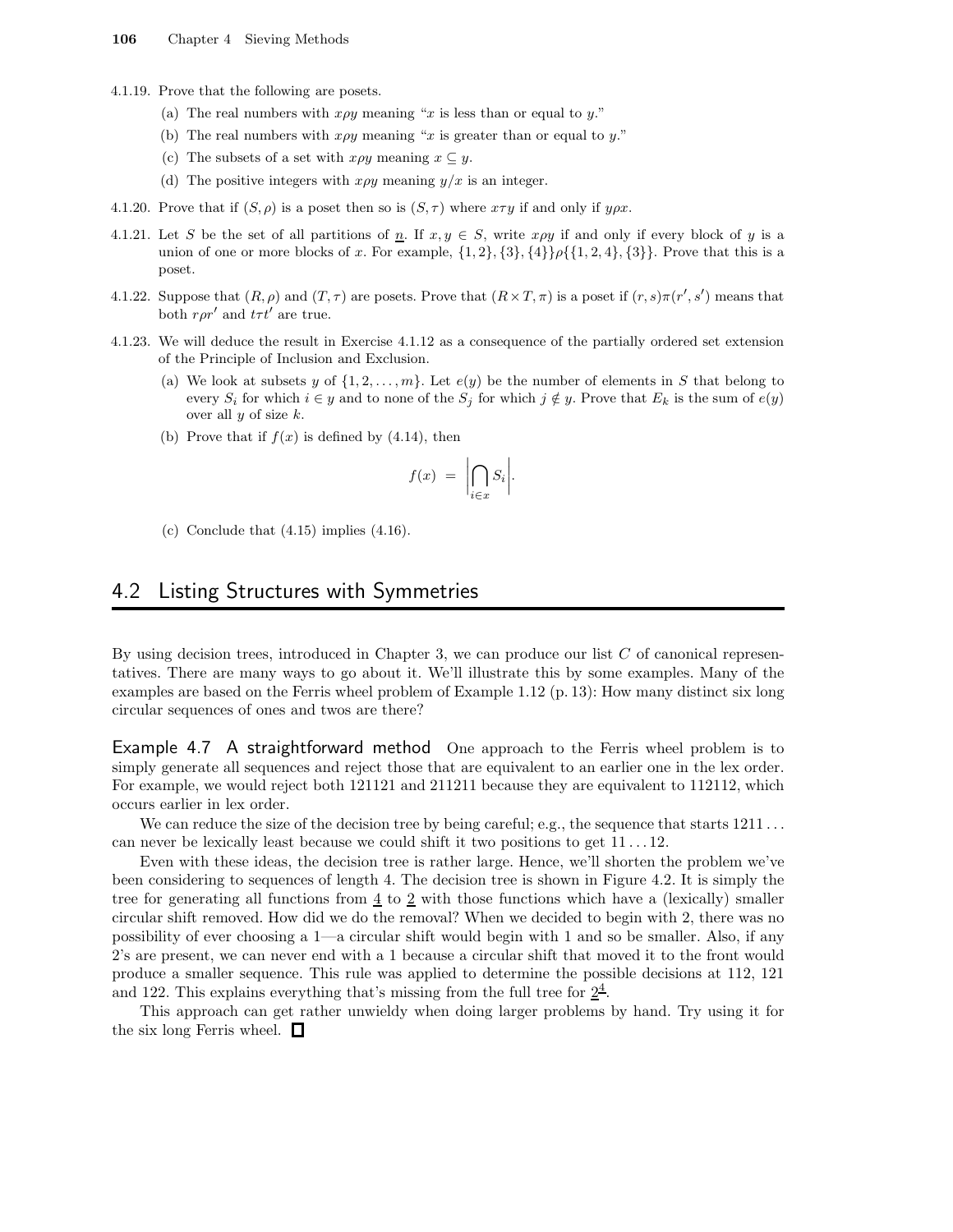

Figure 4.2 A Ferris wheel decision tree.

Example 4.8 Another problem Four identical spheres are glued together so that three of them lie at the vertices of an equilateral triangle and the fourth lies at the center. That is, the centers of the spheres lie in a plane and three of the centers are at the corners of an equilateral triangle while the fourth is in the center. Thus, the sphere arrangement remains unchanged in appearance if it is flipped over about any of three axes or if it is rotated 120 degrees about an axis that passes through the center of the center sphere and is perpendicular to the plane of the centers. Draw yourself a picture to illustrate this—it is very useful to get into the habit of drawing pictures to help visualize problems like this.

We have four tiny identical red balls and four tiny identical green balls. The balls are to be placed in the spheres so that each sphere contains exactly two balls. How many arrangements are possible?

The calculation can be done with the help of a decision tree. The first decision could be the number of red balls to be placed in the center sphere. If no red balls are placed in the center sphere, then two green balls must be placed there and two in the outer spheres. Those two in the outer spheres can either be placed in the same sphere or in different spheres. Proceeding in this sort of way, we can construct a decision tree. You should do this, verifying that exactly six distinct arrangements are possible.  $\Box$ 

Example 4.9 A subtler method Another approach to the Ferris wheel problem is to take into account some of the effects of the symmetry when designing the decision tree. Let's look at our six long Ferris wheel.

The basic idea is to look at properties that depend only on the circular sequence rather than on how we have chosen to write it as a list. Unlike the simpler approach of listing things in lex order, there are a variety of choices for constructing the decision tree. As a result, different people may construct different decision trees. Constructing a good tree may take a fair bit of thought. Is it worth the effort? Yes, because a good decision tree may be considerably smaller than one obtained by a more simplistic approach.

Before reading further in this example, construct a simple lex order decision tree like the one in Figure 4.2, but for the six long Ferris wheel.

Since the number of ones in a sequence remains the same, we can partition the problem according to the number of ones that appear in the 6 long sequence. Thus our list of possible first decisions could be

more 1's than 2's, three of each, more 2's than 1's.

We can save ourselves some work right away by noting that all the sequences that arise from the third choice can be obtained from those of the first choice by replacing 1's with 2's and 2's with 1's.

What should our next decisions be? We'll do something different. Define a function s on sequences with  $s(x)$  equal to the *minimal* amount the sequence x must be circularly shifted to obtain x again. (This is called the "period" of the circular sequence.) Thus  $s(111111) = 1$ ,  $s(121121) = 3$  and  $s(122221) = 6$ . Note that if x and y are equivalent, then  $s(x) = s(y)$ . You should convince yourself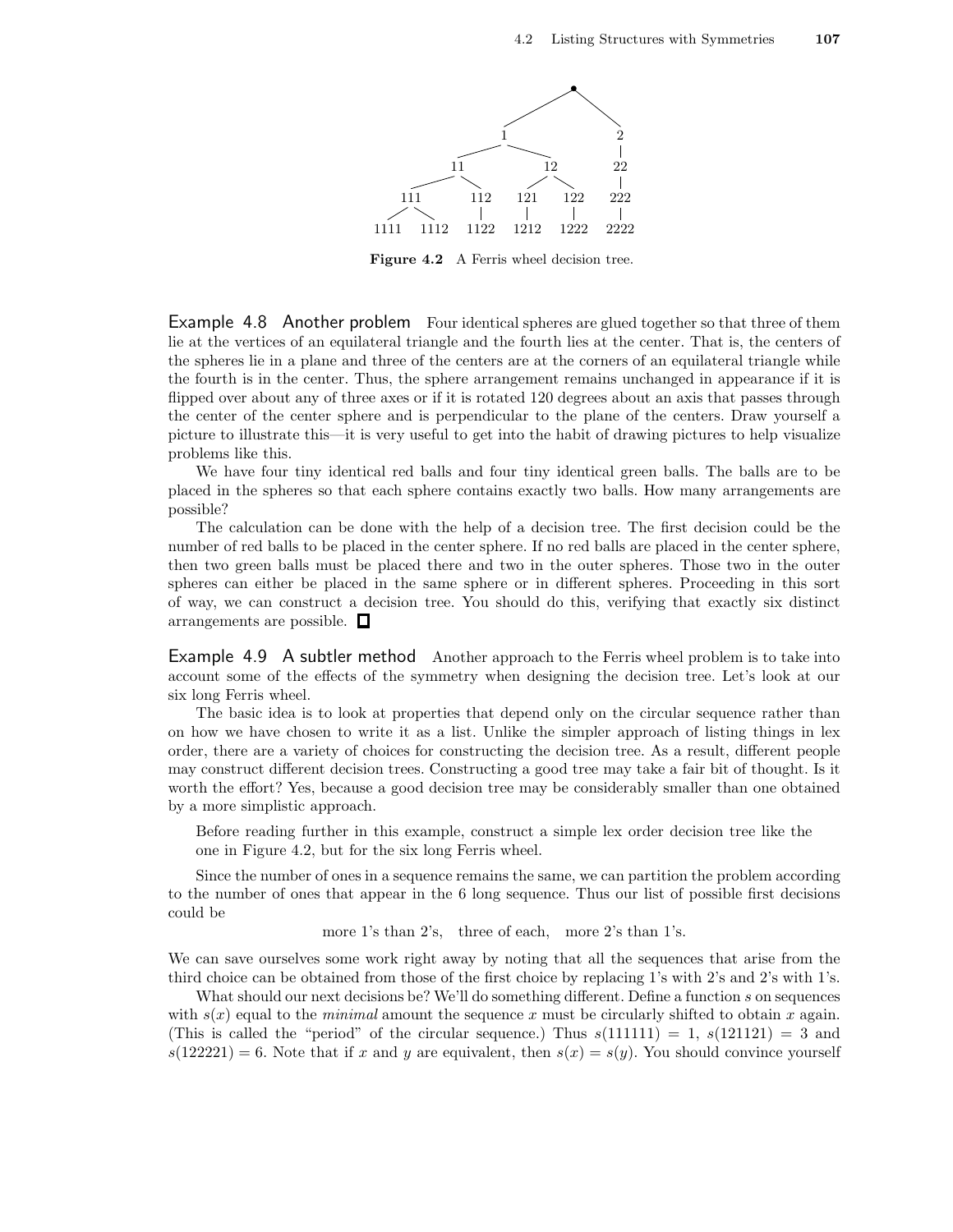

Figure 4.3 Another Ferris wheel decision tree.

that x consists of  $6/s(x)$  copies of the first  $s(x)$  elements of x. As a result, the only possible values of s are 1, 2, 3 and 6, and the ratio of 1's to 2's in x is the same as in the first  $s(x)$  entries.

In this paragraph, we consider the case in which the number of 1's and 2's in  $x$  are equal. By the above,  $s(x)$  must be even. If  $s(x) = 2$ , we need three repeats of a two long pattern that contains a 1 and a 2. We can take x to be either  $121212$  or  $212121$ . We'll adopt our usual convention of using the lexically least equivalent sequence for the canonical sequence, so  $x = 121212$ . If  $s(x) = 6$ , the situation is more complex and so another decision will be used to break this case down further. Again, many choices are possible. We'll use  $m(x)$ , the length of the longest string of consecutive ones in the sequence x. Remember to read the list circularly, so  $m(121211) = 3$ . Put this sequence at the start of the list. A little thought should convince you that  $m(x) = 1$  implies  $x = 121212$ , which does not have  $s(x) = 6$ . Since there are three 1's and three 2's,  $m(x)$  must be 2 or 3. If  $m(x) = 3$ , we have  $x = 111222$ . If  $m(x) = 2$ , we have  $x = 112??2$ . The questionable entries must be a one and a two. Either order works giving us the two sequences 112122 and 112212.

A similar analysis to that in the previous paragraph can be used for the case in which there are more 1's than 2's. We leave it to you to carry out the analysis for this case.

The decision tree we have developed is shown in Figure 4.3. Compare its size with that of the simple lex order tree you were asked to construct. Construct another decision tree using a different sequence of decisions than we did in this example. Your goal should be to come up with something different from Figure 4.3 that is about the same size as it is.  $\Box$ 

It is helpful to understand better the difference between the two methods we've used for the Ferris wheel problem. Our first method is a straightforward pruning of the decision tree for listing all functions in lex order. When several functions correspond to the same structure, we retain only the lexicographically least one of them. The simplicity of the method makes it fairly easy to program. Unfortunately it can lead to a rather large tree, often containing many decisions that lead to no canonical solutions. Thus, although it is straightforward, using it for hand calculation may lead to errors because of the amount of work involved.

Our second method requires some ingenuity. The basic idea is to select some feature of the problem that lets us break it into smaller problems of the same basic type but with additional conditions. Let's look at what we did. First we divided the problem into three parts depending on the number of ones versus the number of twos. Each part was a problem of the same type; e.g., how many different arrangements are there where each arrangement has more ones than twos. Isn't this what we did in the first method when we made a decision like "the first element of the sequence is 1?" No! This is not a problem of the same type because the condition is not invariant under rotation of the sequence. On the other hand, the condition that there be more ones than twos is invariant under rotation.

In our second method, we next chose another property that is invariant under rotation of the sequence: how much we had to rotate the sequence before it looked the same. Next we looked at the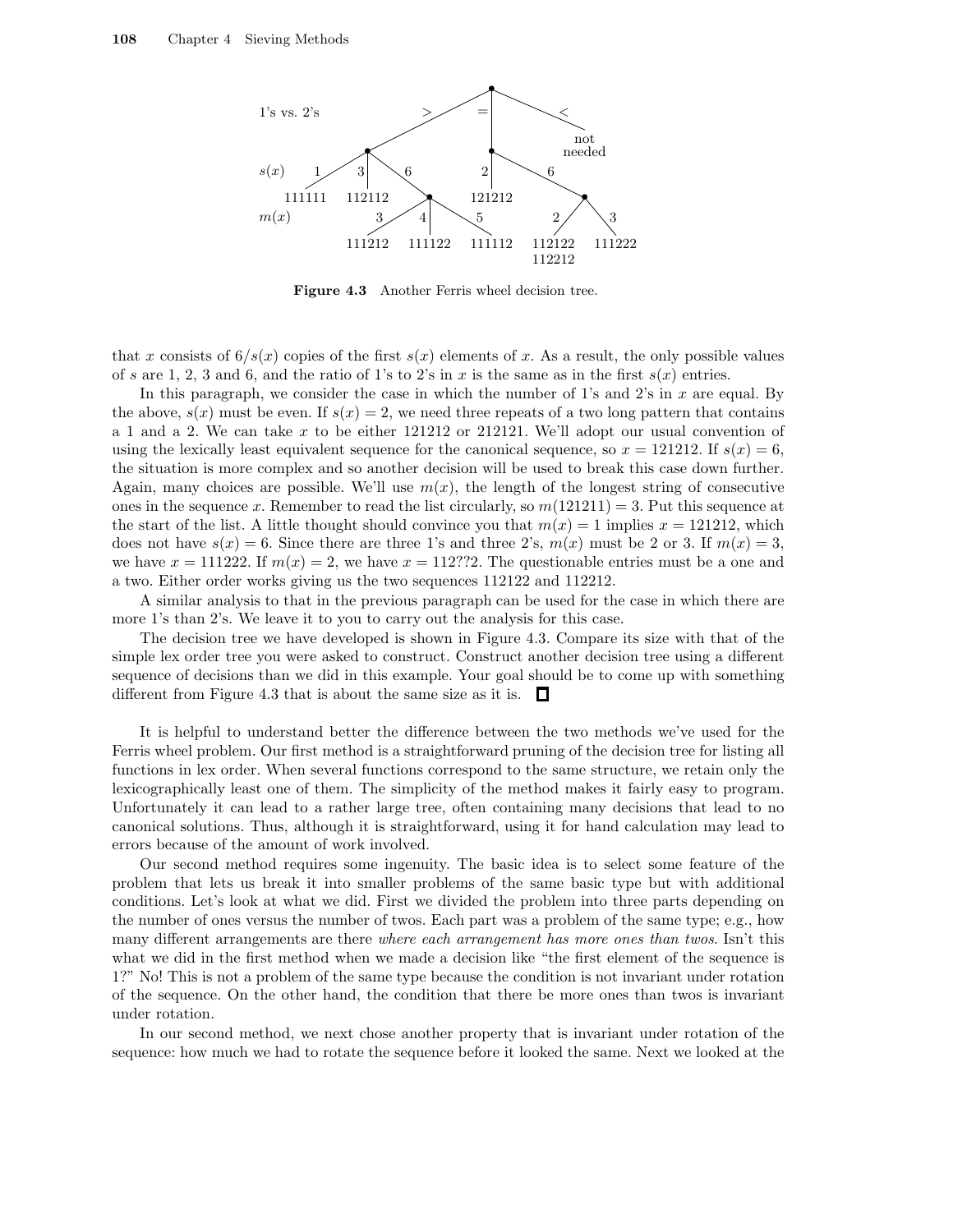longest consecutive string of ones, with the sequence read circularly so that the first entry follows the last. Again, this is invariant under rotation. Sometimes we did not need to go that far because it was easy to see the solutions; e.g., after  $s(x) = 1$ , it was clear that 111111 was the only solution. On the other hand, after the decision sequence  $=$ , 6, 2 in Figure 4.3, it was still not obvious what the answer was. At this time we decided it was easier to shift back to our first method rather than find another property that was invariant under rotation. We did this on scratch paper and simply wrote the result as two solutions in the figure.

We might call the second method the *symmetry invariant* method. Why is symmetry invariance better than the first method? When done cleverly, it leads to smaller decision trees and hence less chance for computational errors. On the other hand, you may make mistakes because it is less mechanical or you may make poor selections for the decision criteria. If you are applying symmetry invariance, how do you decide what properties to select as decision criteria? Also, how do you decide when to switch back to the first method? There are no rules for this. Experience is the best guide.

Example 4.10 Listing necklaces We'll work another example using symmetry invariance. How many ways can the corners of a regular hexagon be labeled using the labels B, R and W, standing for the colors blue, red and white? Note that an unlabeled hexagon can be rotated 60◦ and/or flipped over and still look the same. You could imagine this as a hexagon made from wire with a round bead to be placed at each corner. We impose a condition on the finished hexagon of beads:

Adjacent beads must be different colors.

Our first decision will be the number of colors that actually appear. If only two are used, there are only three solutions: BRBRBR, BWBWBW and RWRWRW since adjacent colors must be different. (We've used the same sort of notation we used for the Ferris wheel.) If three colors are used, we decide how many of each actually appear. The possibilities are 2,2,2 and all six permutations of 1,2,3. To do the latter, we need only consider the case of 1 blue, 2 red and 3 white and then permute the colors in our solutions in all six possible ways. (To count, we simply multiply this case by 6.)

Let's do the 1 blue, 2 red and 3 white case by the first method. A canonical sequence must start with B and be followed somehow by 2 R's and 3 W's so that adjacent letters are different. Call the sequence associated with the hexagon  $Bx_2x_3x_4x_5x_6$ . There are no solutions with  $x_2 = R$  or with  $x_6 = R$  because we are not allowed to have two W's adjacent. Thus  $x_2 = x_6 = W$ . We easily obtain the single solution BWRWRW. Remember that this gives six solutions through permutation of colors.

The case in which each color is used twice remains to be done. We make a decision based on whether the two B's are opposite each other or not on the hexagon. We use the first method now. The case of opposite B's leads to the sequence  $Bx_2x_3Bx_5x_6$  and the other case leads to  $By_2By_4y_5y_6$ . In the first case,  $x_2$  and  $x_3$  are different. This leads to two lexically least sequences: BRWBRW and BRWBWR. (The sequence BWRBWR is just BRWBRW flipped over.) In the second case, choosing  $y_2$  determines the remaining y's. The two results are BRBWRW and BWBRWR.

Adding up our results, there are  $3 + 6 \times 1 + (2 + 2) = 13$  solutions.  $\Box$ 

## Exercises

- 4.2.1. Redo Example 4.10 using only the first (mechanical) method.
- 4.2.2. How many ways can the eight corners of a regular octagon be labeled using the labels B and W. Note that an unlabeled octagon can be rotated  $45^{\circ}$  and/or flipped over and still look the same.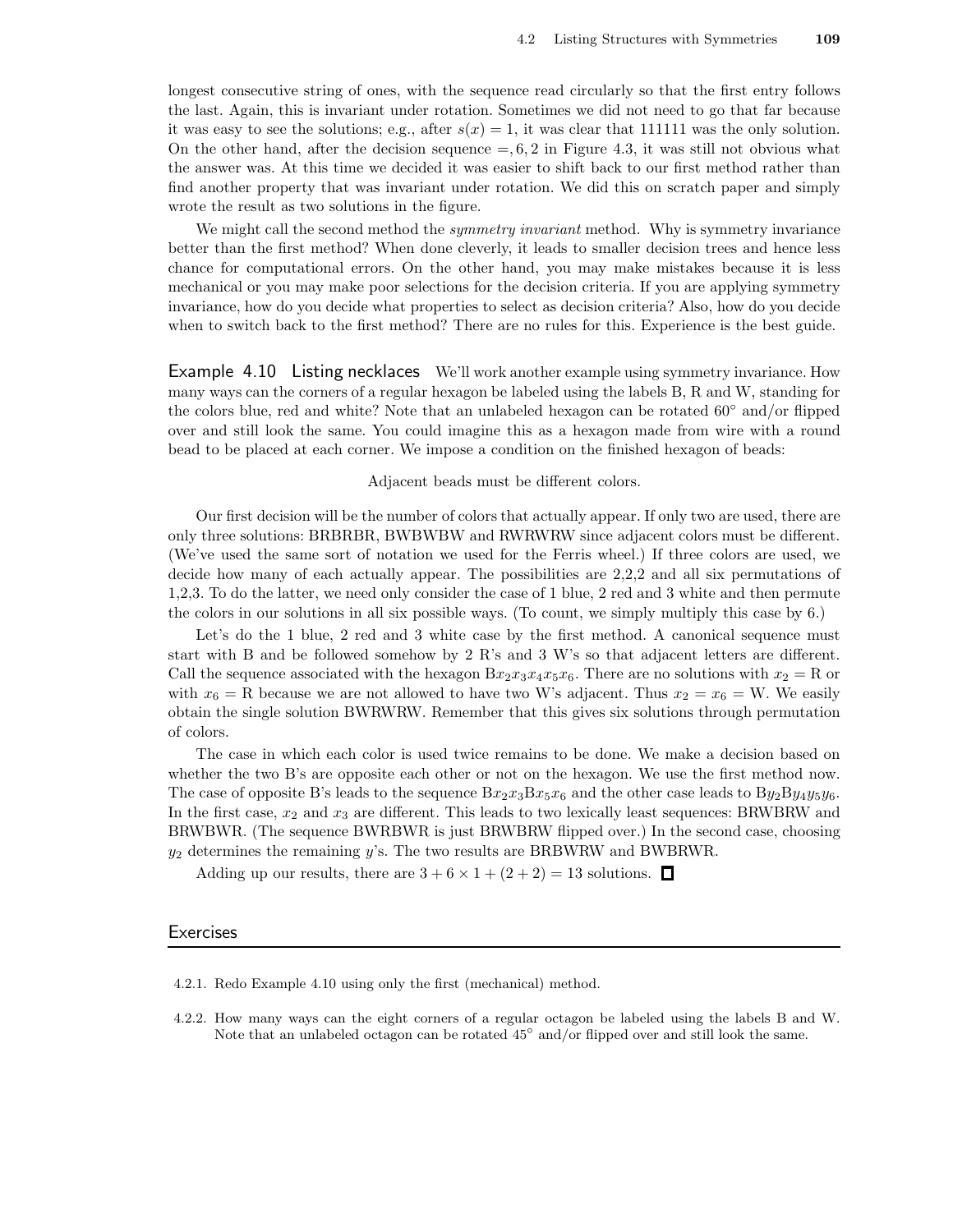- 4.2.3. Let  $F(r)$  the number of ways to place beads at the vertices of a square when we are given r different types of round beads. Let  $f(r)$  be the same number except that at least one bead of each of the  $r$  types must be used. Rotations and reflections of the square are allowed as with the hexagon in Example 4.10.
	- (a) Prove that  $F(r) = {r \choose 1} f(1) + {r \choose 2} f(2) + {r \choose 3} f(3) + {r \choose 4} f(4)$
	- (b) By evaluating  $f(r)$  for  $r \leq 4$ , obtain an explicit formula for  $F(r)$ .
- 4.2.4. State and prove a generalization of the formula in the previous exercise that expresses  $F(r)$  in terms of the function  $f$ . Possible generalizations are to the hexagon and the  $n$ -gon. Can you find a generalization that has little or no connection with symmetries?
- 4.2.5. We want to list the coverings of a  $4 \times 4$  board by 8 dominoes, where solutions that differ only by a rotation and/or reflection of the board are considered to be the same. For example, Figure 3.15 shows 11 ways to cover a  $3 \times 4$  board. With rotation and/or reflection, only 5 are distinct. The lex order minimal descriptions of the distinct ones are hhhhhh, hhhvvh, hhvhvh, hhvvv and hvvvvh. List the lexically least coverings of the  $4 \times 4$  board; i.e., our standard choices for canonical representatives.
- 4.2.6. Draw a decision tree for covering the  $4 \times 4$  board using one each of the shapes shown below. Two boards are equivalent if one can be transformed to the other by rotations and/or reflections. Hint. First place the "T" shaped piece.



4.2.7. This problem is concerned with listing colorings of the faces of a cube. Unless you are very good at visualizing in three dimensions, we recommend that you have a cube available to manipulate. (Even a sugar cube could be used.) Also, when listing solutions, you may find it convenient to represent the cube in the plane by "unfolding" it as shown and writing the colors in the squares. The line of four faces can be thought of as the four sides and the other two faces can be thought as the top and bottom.



- (a) List and count the ways to color the faces using at most the 2 colors black and white.
- (b) List and count the ways to color the faces using at most the two colors black and white, with the added condition that we do not distinguish between a cube and its color negative (interchanging black and white).
- (c) List and count the ways to color the faces using at most the two colors black and white, with the added condition we cannot distinguish between a cube and its mirror image.
- (d) List and count the ways to color the faces using all of the colors black, red and white; i.e., every color must appear on each cube.
- (e) Count the ways to color the faces using the colors black, red and white. On any given cube, all colors need not appear.
- (f) Find a formula  $F(r)$  for the number of ways to color the faces of a cube using r colors so that whenever two faces are opposite one another they are colored differently. Hint. See Exercise 4.2.4.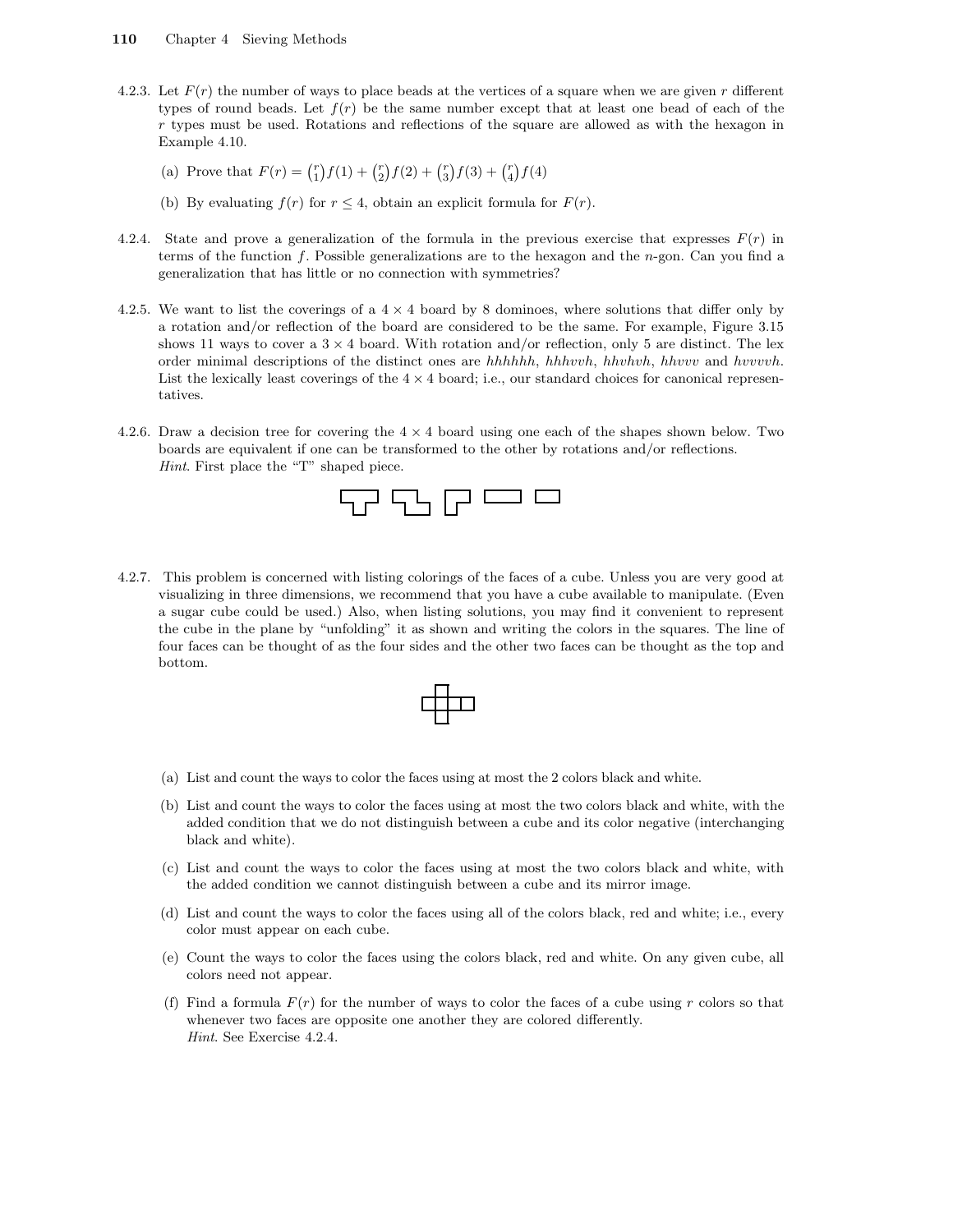- 4.2.8. We say that f is a "Boolean" function if  $f: \{0, 1\}^n \to \{0, 1\}.$ 
	- (a) Prove that a Boolean function with  $n = 2$  can be thought of as placing zeroes and ones at the corners of a  $1 \times 1$  square with lower left corner at the origin. Give a similar interpretation for  $n = 3$  using a cube.
	- (b) We want to count the number of "different" Boolean functions with  $n = 2$  and  $n = 3$ . Two functions will be considered equivalent if one can be obtained from the other by permuting the arguments and/or complementation. We can describe this precisely in an algebraic fashion by saying that  $f, g: \{0,1\}^n \to \{0,1\}$  are equivalent if and only if there is a permutation  $\sigma$  of  $\underline{n}$  and  $c, d_1, ..., d_n \in \{0, 1\}$  such that

$$
f(x_1,\ldots,x_n) = c \oplus g(x_{\sigma(1)} \oplus d_1,\ldots x_{\sigma(n)} \oplus d_n),
$$

where  $u \oplus v$  is  $u + v$  unless  $u = v = 1$  in which case  $u \oplus v = 0$ . ("Exclusive or" and "mod 2 sum" are other names for  $u \oplus v$ .) For  $n = 2$ , there are four different Boolean functions:

$$
(f(0,0), f(0,1), f(1,0), f(1,1)) = \begin{cases} (0,0,1,1), & (0,1,0,1), \\ (0,1,1,1), & (1,1,1,1). \end{cases}
$$

Interpret the equivalence of Boolean functions in terms of symmetries involving the square and cube when  $n = 2, 3$ .

(c) List the different Boolean functions when  $n = 3$ .

# 4.3 Counting Structures with Symmetries

We've been using "equivalent" rather loosely without saying what it means. Since ambiguous terms provide an easy way to make errors, we should define it.

Definition 4.2 Equivalence An equivalence relation on a set S is a partition of S. We say that  $s, t \in S$  are **equivalent** if and only if they belong to the same block of the partition. If the symbol ∼ denotes the equivalence relation, then we write  $s \sim t$  to indicate that s and t are equivalent. An equivalence class is a subset of S consisting of all objects in the set that are equivalent to some object; i.e., an equivalence class is a block of the partition.

Returning to our circular sequence problem, what do the equivalence classes look like? First, 111111 is in a class by itself because all rotations give us the same sequence again. Likewise, 222222 is in a class by itself. The sequences  $\{121212, 212121\}$  is a third equivalence class. The sequences 112112 and 122122 are in different equivalence classes, each of which contains 3 sequences. So far, we have 5 equivalence classes containing a total of 10 sequences. What about the remaining  $2^6-10=54$ sequences? It turns out that they fall into 9 equivalence classes of 6 sequences each. Thus there are  $5 + 9 = 14$  equivalence classes; that is, the answer to our circular sequence problem is 14.

This method is awkward for larger problems. You might try to do 12 long circular sequences of ones, twos and threes, where the answer is 44,368. Burnside's Lemma allows us to do such problems more easily. In order to state and prove it we need some observations about the symmetries.

In our problem the symmetries are rotations of the Ferris wheel through  $0^{\circ}$ ,  $60^{\circ}$ ,  $120^{\circ}$ ,  $180^{\circ}$ , 240° and 300°. These correspond to reading a sequence circularly starting with the first, second,  $\ldots$  and sixth positions, respectively. Let S be the set of all six long sequences of zeroes and ones. The six symmetries correspond to six permutations of S by means of the circular reading. For example, if  $g_i$  is the permutation that starts reading in position  $i + 1$ , then  $g_1(111122) = 111221$ and  $g_3(111122) = 122111$ . Note that  $g_0(x) = x$  for all x. Alternatively, we can think of  $g_i$  as shifting the sequence "circularly" to the left by i positions. The set  $G = \{g_0, \ldots, g_5\}$  has some important properties, namely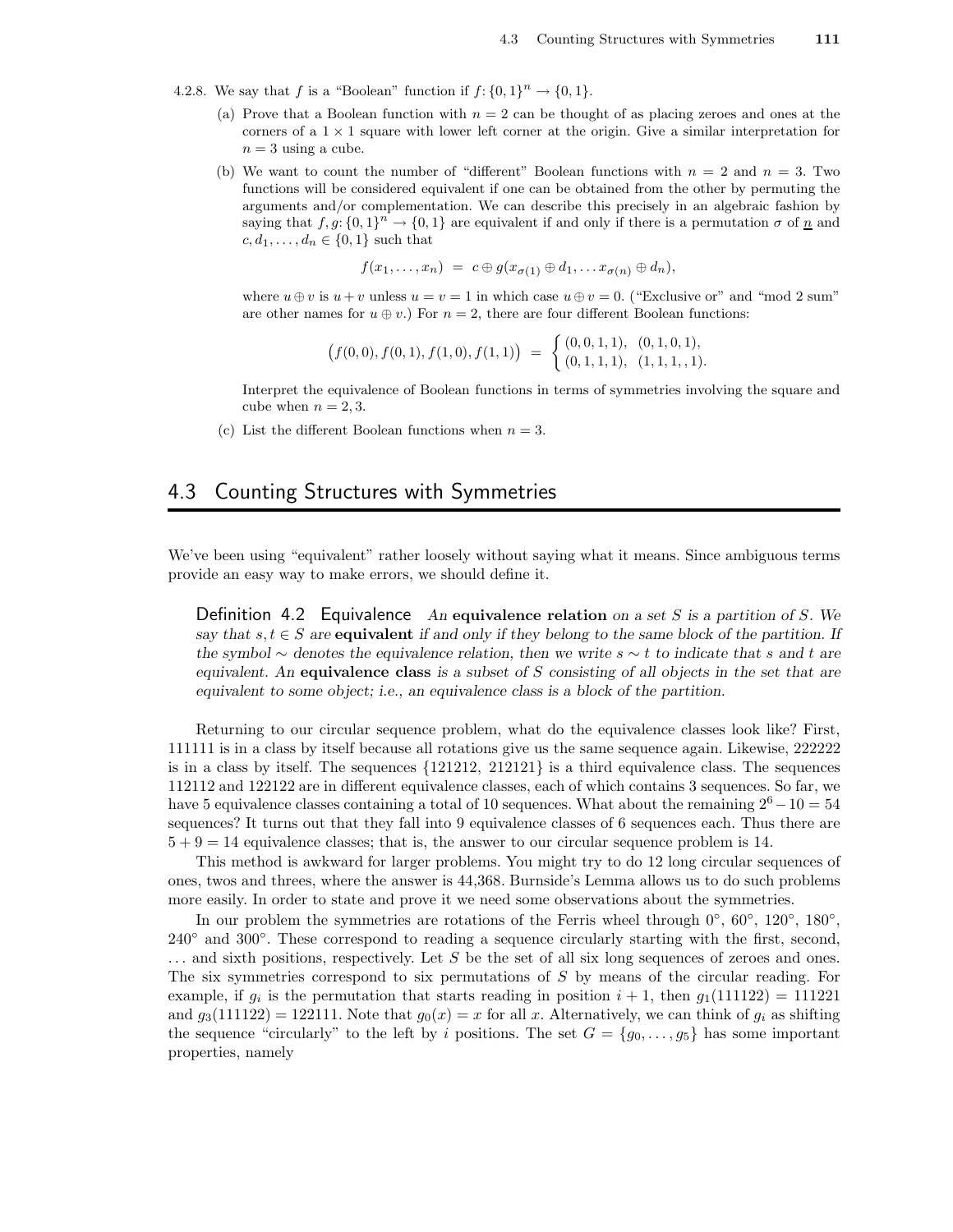- (G-1) There is an  $e \in G$  such that  $e(x) = x$  for all  $x \in S$ .
- (G-2) If  $f \in G$ , then the inverse of f exists and  $f^{-1} \in G$ .
- (G-3) If  $f, g \in G$ , then the composition  $fg$  is in G.

The function e is called the "identity" and e is reserved for its name. You should be able to verify that  $g_i^{-1} = g_{5-i}$  and  $g_i g_j = g_k$ , where  $k = i + j$  if this is less than 6 and  $k = i + j - 6$  otherwise. Any set of permutations with properties  $(G-1)$ ,  $(G-2)$  and  $(G-3)$  is called a *permutation group*. Group theory is an important subject that is part of the branch of mathematics called algebra. We barely touch on it here.

Symmetries always lead to permutation groups. Why? First, recall that a symmetry of some thing is a rearrangement that leaves the thing looking the same (in our case, the thing is the empty Ferris wheel). Taking the inverse corresponds to reversing the motion of the symmetry, so it again leaves the thing looking the same. Taking a product corresponds to one symmetry followed by another and so leaves the thing looking the same.

What is the connection between the equivalence classes and the permutation group for the sequences? It is simple: Two sequences  $x, y \in S$  are equivalent if and only if  $y = g(x)$  for some  $g \in G$ . In general, a group G of permutations on a set S defines an equivalence relation in this way. That requires a bit of proof, which we give at the end of the section. We can now state Burnside's Lemma, but we defer its proof until the end of the section. In this theorem the expression  $\sum_{g \in G} N(g)$ appears. For those unfamiliar with such notation, it means that we must add up the values of  $N(q)$ for all  $g \in G$ . The order in which we add them does not matter since order is irrelevant in addition.

Theorem 4.5 Burnside's Lemma Let S be a set with a permutation group G. The number of equivalence classes that G defines on S is

$$
\frac{1}{|G|} \sum_{g \in G} N(g),
$$

where  $N(q)$  is the number of  $x \in S$  such that  $q(x) = x$ .

Example 4.11 The Ferris wheel generalized We'll redo the Ferris wheel problem and generalize it.

Burnside's Lemma tells us that the answer to the Ferris wheel problem is

$$
\frac{1}{6}(N(g_0) + N(g_1) + N(g_2) + N(g_3) + N(g_4) + N(g_5)).
$$

Let's compute the terms in the sum.  $N(g_0) = 2^6$  since  $g_0 = e$ , the identity, and there are two choices for each of the six positions in the sequence. What is  $N(q_1)$ ? If  $x = x_1x_2x_3x_4x_5x_6$ , then  $g_1(x) = x_2x_3x_4x_5x_6x_1$ . Since we want  $g_1(x) = x$ , we need  $x_1 = x_2, x_2 = x_3, \ldots$  and  $x_6 = x_1$ . In other words, all the  $x_i$ 's are equal. Thus  $N(g_1) = 2$ . Since  $g_2(x) = x_3x_4x_5x_6x_1x_2$ , we find that  $x_1 = x_3 = x_5$  and  $x_2 = x_4 = x_6$ . Thus  $N(g_2) = 2^2 = 4$ . You should be able to prove that  $N(g_3) = 8$ ,  $N(g_4) = 4$  and  $N(g_5) = 2$ . Thus the number of equivalence classes is  $\frac{1}{6}(64 + 2 + 4 + 8 + 4 + 2) = 14$ .

Now suppose that instead of placing just ones and twos in circular sequences, we have  $k$  symbols to choose from. Our work in the previous paragraph makes it easy for us to write down a formula. Note that for  $g_2(x) = x$  we found that  $x_1 = x_3 = x_5$  and  $x_2 = x_4 = x_6$ . Thus we can choose one symbol as the value for  $x_1 = x_3 = x_5$  and another (possibly the same) symbol as the value for  $x_2 = x_4 = x_6$ . Thus  $N(g_2) = k^2$ . The other  $N(g_i)$  values can be determined in a similar manner giving us

$$
\frac{1}{6}(k^6 + k + k^2 + k^3 + k^2 + k) = \frac{k(k^5 + k^2 + 2k + 2)}{6}
$$

different arrangements. When  $k = 2$ , we obtain the result from the previous paragraph.

Now let's modify what we just did by adding the requirement that adjacent symbols must be different. In this case,  $N(g_1) = 0$  because  $g_1(x) = x$  requires that  $x_1 = x_2$ , which is forbidden. For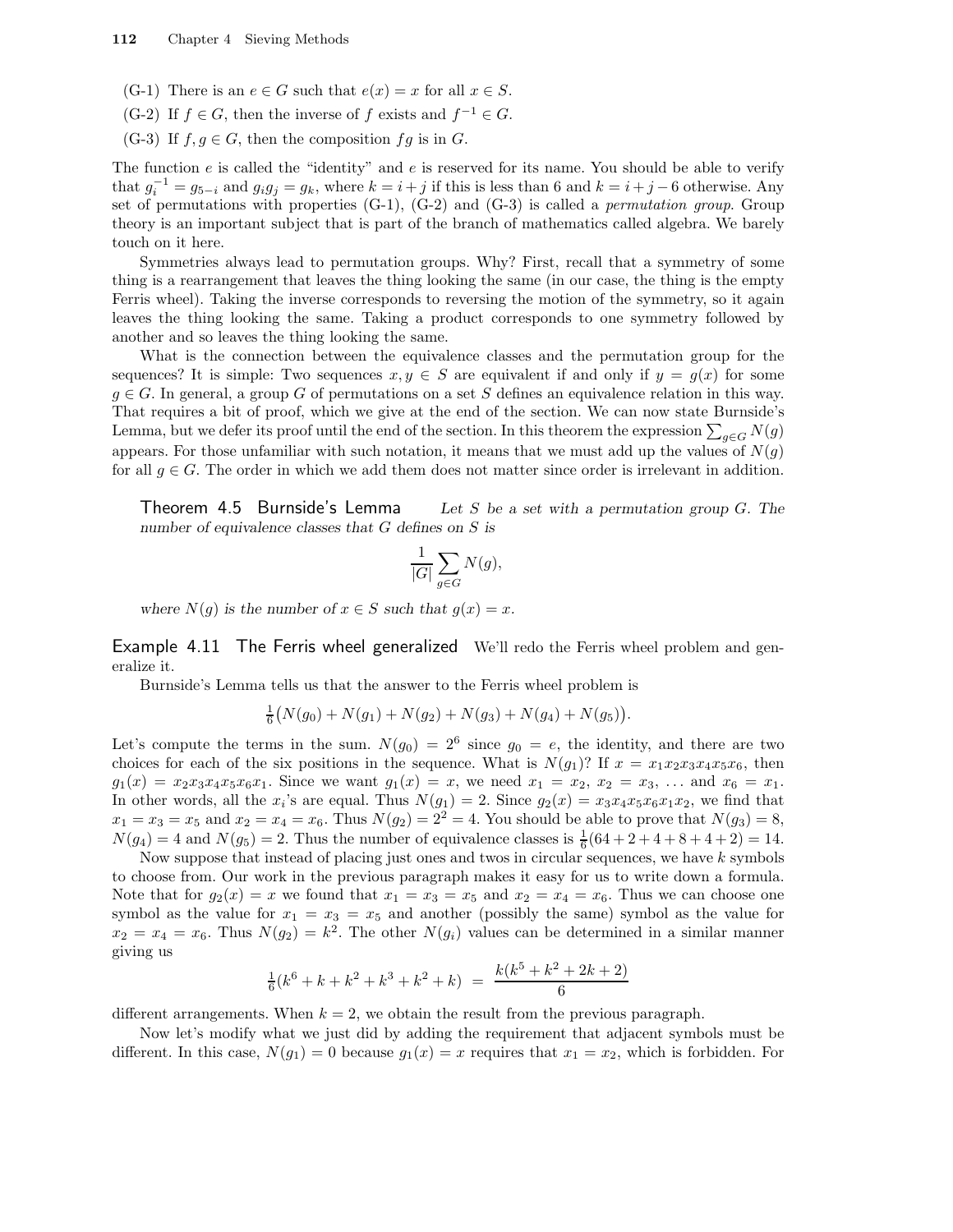$g_3(x) = x$ , we have  $x_1 = x_4$ ,  $x_2 = x_5$  and  $x_3 = x_6$ . Since the symbols assigned to  $x_1 = x_4$ ,  $x_2$  and  $x_3$ must all be different,  $N(g_3) = k(k-1)(k-2)$ . With a bit more work, we find that there are

$$
\frac{1}{6}(N(g_0) + 0 + k(k-1) + k(k-1)(k-2) + k(k-1) + 0)
$$

equivalence classes. The determination of  $N(g_0)$  is a bit more difficult. We'll discuss this type of problem in Section 6.2. The answer is  $N(g_0) = (k-1)^6 + k - 1$ . Thus the number of equivalence classes is

$$
\frac{1}{6}(k-1)((k-1)^5 + k^2 + 1).
$$

We can check these calculations a bit by noting that when  $k = 1$  there should be no solutions and when  $k = 2$  there should be 1. Substitution into our formula does indeed give 0 and 1.  $\Box$ 

We can shorten some of the work in the previous example by thinking of permutations a bit differently. Instead of looking at permutations of 6 long sequences, we can look at the way the permutation rearranges the positions of the sequence. For example,  $g_2(x_1x_2x_3x_4x_5x_6) = x_3x_4x_5x_6x_1x_2$ can be interpreted as saying position 1 is replaced by position 3, position 2 is replaced by position 4, and so forth. This is a new permutation: Instead of permuting the set of 6 long sequences it permutes the set 6. To emphasize both the difference and the relationship, we use  $\gamma$ , the Greek letter corresponding to g. In cycle form,  $\gamma_2 = (1, 3, 5)(2, 4, 6)$ . Thinking of a sequence as a function  $f: \underline{6} \to \underline{k}$ , the function will be counted by  $N(\gamma_2) = N(g_2)$  if and only if it is constant on the cycles of  $\gamma_2$ . This is a general result:

**Principle** In the set of allowed functions,  $N(\gamma)$  counts precisely those allowed functions which are constant on the cycles of  $\gamma$ ; i.e., those functions f such that  $f(x) = f(y)$  whenever x and y are in the same cycle of  $\gamma$ .

For example, if all functions  $f: A \to B$  are allowed,  $N(\gamma)$  is simply  $|B|^c$  where c is the number of cycles of  $\gamma$ . In the concluding problem of the last example, not all functions were allowed because the adjacency constraint requires that  $f(i) \neq f(i + 1)$  for all i. In that case, computing  $N(\gamma)$  is a bit harder, but the principle can still be used.

Example 4.12 Counting necklaces How many ways can 4 identical round green beads and 4 identical round red beads be arranged to form a necklace of 8 beads? Due to the nature of the beads, two necklaces will be the same if one can be obtained from the other by rotation or flipping over. The symmetries are like those in Example 4.10 (p. 109) except that we now have 8 positions instead of 6.

We can imagine a necklace as an 8 long sequence and use the idea we just discussed to describe the permutations. Obviously all that matters for counting purposes is the size of the cycles—not what they contain. Altogether there are  $16$  permutations of  $8$ , which are shown here in 5 classes, where  $P_k$  is the set of permutations having k cycles. We've omitted commas separating entries in the cycles. We leave it to you to check that the list is correct and complete.

|       | $P_8$ $(1)(2)(3)(4)(5)(6)(7)(8)$ |                      |                                                 |
|-------|----------------------------------|----------------------|-------------------------------------------------|
| $P_5$ | (1)(2,8)(3,7)(4,6)(5)            |                      | $(1,3)(2)(4,8)(5,7)(6)$ $(1,5)(2,4)(3)(6,8)(7)$ |
|       | (1,7)(2,6)(3,5)(4)(8)            |                      |                                                 |
| $P_4$ | (1,5)(2,6)(3,7)(4,8)             | (1,2)(3,8)(4,7)(5,6) | (1,4)(2,3)(5,8)(6,7)                            |
|       | (1,6)(2,5)(3,4)(7,8)             | (1,8)(2,7)(3,6)(4,5) |                                                 |
| $P_2$ | (1,3,5,7)(2,4,6,8)               | (1,7,5,3)(2,8,6,4)   |                                                 |
| $P_1$ | (1,2,3,4,5,6,7,8)                | (1,4,7,2,5,8,3,6)    | (1,8,7,6,5,4,3,2)                               |
|       | (1,6,3,8,5,2,7,4)                |                      |                                                 |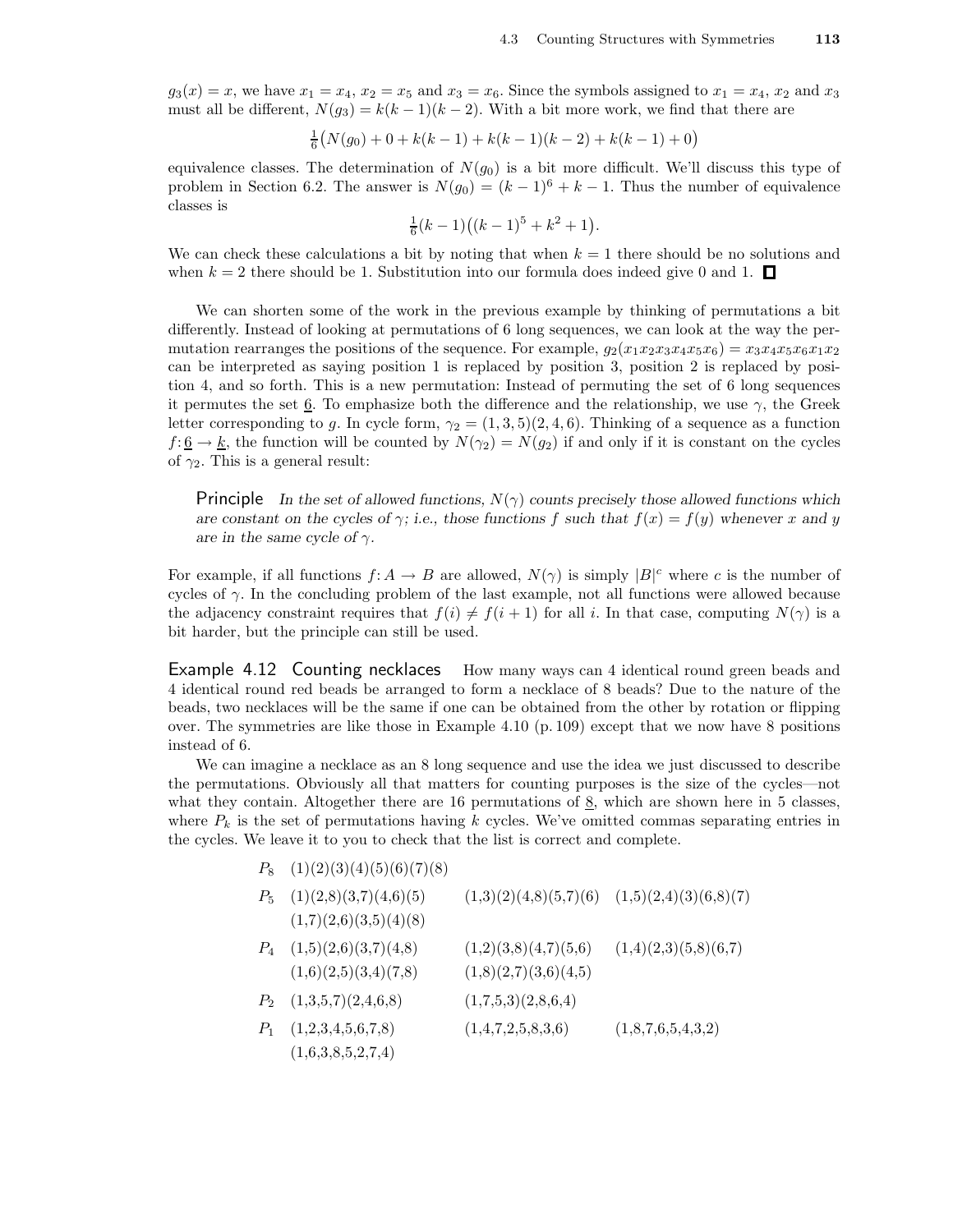Suppose that  $\gamma \in P_8$ ; i.e.,  $\gamma = (1) \cdots (8)$ . Since each cycle has length 1, we can simply choose 4 cycles to be the green beads. This can be done in  $\binom{8}{4} = 70$  ways. Thus  $N(\gamma) = 70$ . Suppose  $\gamma \in P_5$ . We can either choose 2 of the 2 cycles to be green beads OR choose both 1 cycles and one of the 2 cycles. Thus  $N(\gamma) = \binom{3}{2} + \binom{3}{1} = 6$ . Similarly, for  $P_4$ ,  $P_2$  and  $P_1$  we have the values  $\binom{4}{2} = 6, 2$ and 0, respectively, for  $N(\gamma)$ . Thus the number of necklaces is

$$
\frac{1}{16}(70 + 6 \times 4 + 6 \times 5 + 2 \times 2) = 8.
$$

Since there were only a few solutions, it probably would have been easier to count them by first listing them. Do it. Unfortunately, it is usually not easy to tell in advance that there will be so few solutions that listing them is easier than using Burnside's Lemma. One approach is to start listing them. If there seem to be too many, your time will probably not have been wasted because you will have gotten a better feel for the problem.  $\Box$ 

#### \*Proofs

We'll conclude this section with the two proofs that we put off:

- 1. A permutation group  $G$  on a set  $S$  gives an equivalence relation on  $S$ .
- 2. Burnside's Lemma is true.

Our proofs will be fairly heavy in notation and manipulation. If this causes difficulties for you, it may help if you consider what is happening in a simple case. For example, you might look the permutations associated with the Ferris wheel problem. You may also need to reread the proofs.

Proof: (Permutation groups give equivalence relations.) To prove this, we must prove that defining  $x, y \in S$  to be equivalent if and only if  $y = q(x)$  for some  $q \in G$  does indeed give an equivalence relation. In other words, we must prove that there is a partition of  $S$  such that  $x$  and  $y$  are in the same block of S if and only if  $y = g(x)$  for some  $g \in G$ .

Let

$$
B_x = \{ y \in S | y = g(x) \text{ for some } g \in G \}. \tag{4.19}
$$

We need to know that the set of  $B_x$ 's form a partition of S.

- (a) We have  $x \in B_x$  because  $x = e(x)$ . Thus every x in S is in at least one block.
- (b) We must prove that the blocks are disjoint; that is, if  $B_x \cap B_y \neq \emptyset$ , then  $B_x = B_y$ . Suppose that  $z \in B_x \cap B_y$  and  $w \in B_x$ , then, by (4.19), there are permutations f, g and h such that  $z = f(x)$ ,  $z = g(y)$  and  $w = h(x)$ . Thus

$$
w = h(x) = h(f^{-1}(z)) = h(f^{-1}(g(y))) = (hf^{-1}g)(y).
$$

By (G-2) and (G-3),  $hf^{-1}g \in G$ . Thus  $w \in B_y$ . We proved that  $B_x \subseteq B_y$ . Similarly,  $B_y \subseteq B_x$ and so  $B_x = B_y$ .  $\Box$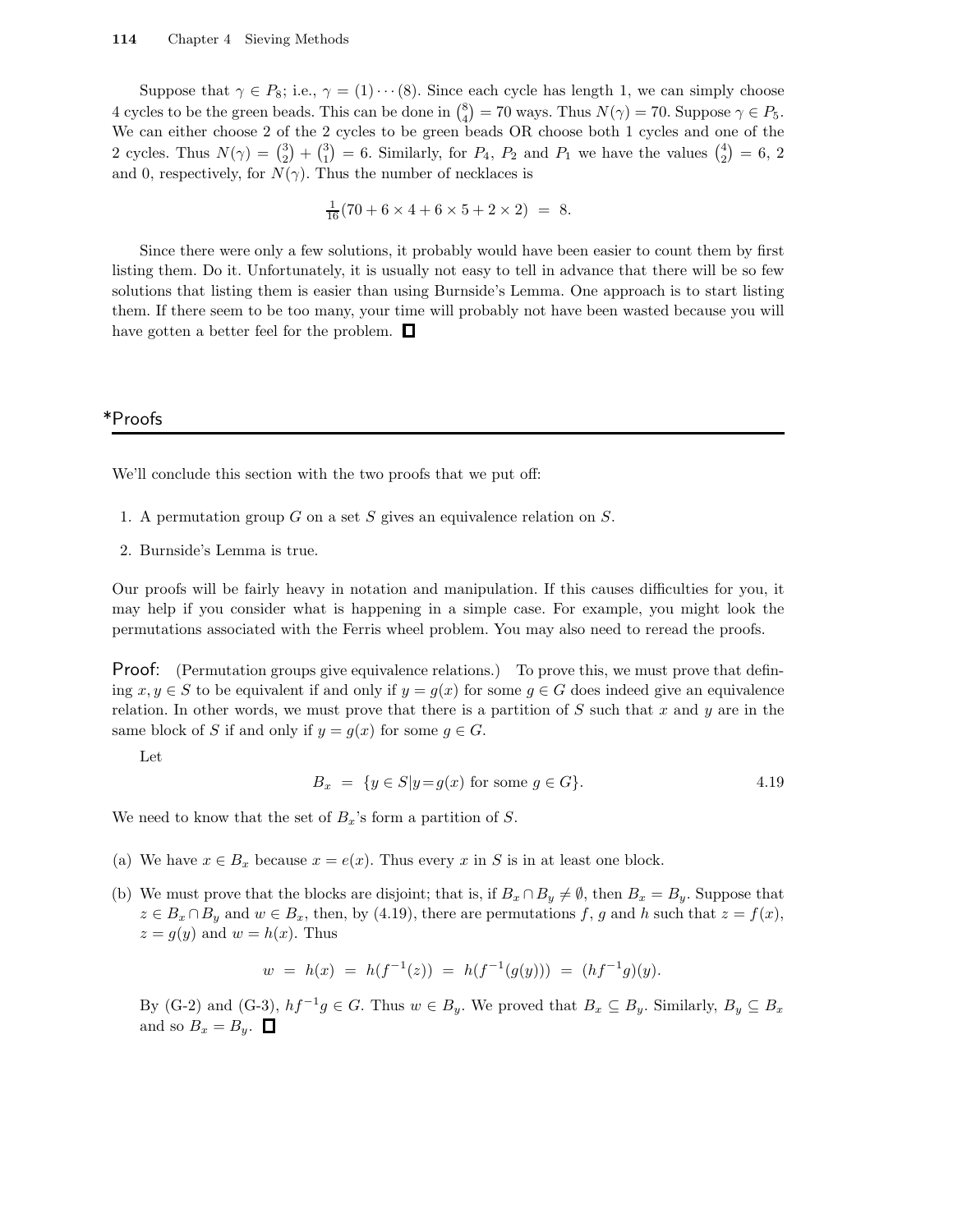Proof: (Burnside's Lemma) Before proving Burnside's Lemma, we'll prove something that will be needed later in the proof. Let x be some element of S and let  $I_x$  be the set of all  $g \in G$  such that  $g(x) = x$ . We will prove that

$$
|I_x| \cdot |B_x| = |G|,
$$
 4.20 where  $B_x$  is defined by (4.19).

To illustrate this, consider our Ferris wheel problem with  $x = 121212$ , we have  $B_x = \{121212, 212121\}$ and  $I_x = \{g_0, g_2, g_4\}$  and  $|G| = 6$ . You should look at some other examples to convince yourself that (4.20) is true in general.

How can we prove (4.20)? We use a trick. Let  $F: G \to S$  be defined by  $F(g) = g(x)$ . Be careful: x is fixed and g is the variable. Note that  $\text{Image}(F) = B_x$  and  $F^{-1}(x) = I_x$ . We claim that  $|F^{-1}(y)| = |F^{-1}(x)|$  for all  $y \in B_x$ . The validity of this claim is enough to prove (4.20) because the claim proves that the coimage of F, which is a partition of G, consists of  $|B_x|$  blocks each of size  $|F^{-1}(x)|$ .

We now prove the claim. Now both x and y are fixed. Since  $y \in B_x$ , there is some  $h \in G$  such that  $y = h(x)$ . Then

$$
F^{-1}(y) = \{g \in G \mid g(x) = y\}
$$
 by the definition of  $F^{-1}$ ;  
\n
$$
= \{g \in G \mid g(x) = h(x)\}
$$
 since  $y = h(x)$ ;  
\n
$$
= \{g \in G \mid (h^{-1}g)(x) = x\}
$$
 by (G-2);  
\n
$$
= \{hk \mid k \in G \text{ and } k(x) = x\}
$$
 by setting  $k = h^{-1}g$ ;  
\n
$$
= \{hk \mid k \in F^{-1}(x)\}
$$
 by the definition of  $F$ ;  
\n
$$
= hF^{-1}(x).
$$

This gives us a bijection between  $F^{-1}(y)$  and  $F^{-1}(x)$ . Thus  $|F^{-1}(y)| = |F^{-1}(x)|$ .

We now prove Burnside's Lemma. The number of equivalence classes is simply the number of distinct  $B_x$ 's. Unfortunately we can't easily get our hands on an entire equivalence class or a canonical representative. The following observation will let us look at all the elements in each equivalence class; i.e., all the elements in S.

For any set 
$$
T
$$
,  $1 = \sum_{t \in T} \frac{1}{|T|}$ .

You should be able to prove this easily.

Let  $\mathcal E$  be the set of equivalence classes of S. Then

$$
|\mathcal{E}| = \sum_{B \in \mathcal{E}} 1 = \sum_{B \in \mathcal{E}} \sum_{y \in B} \frac{1}{|B|} = \sum_{B \in \mathcal{E}} \sum_{y \in B} \frac{1}{|B_y|},
$$

since  $B_y = B$ . The last double sum is just  $\sum_{y \in S} 1/|B_y|$  because each  $y \in S$  belongs to exactly one equivalence class. Let  $\chi(P)$  be 1 if the statement P is true and 0 if it is false. This is called a characteristic function. Using the above and (4.20),

$$
|\mathcal{E}| = \sum_{y \in S} \frac{1}{|B_y|} = \sum_{y \in S} \frac{|I_y|}{|G|} = \frac{1}{|G|} \sum_{y \in S} |I_y|
$$
  
\n
$$
= \frac{1}{|G|} \sum_{y \in S} (\sum_{g \in G} \chi(g(y) = y))
$$
 by the definition of  $I_y$ ;  
\n
$$
= \frac{1}{|G|} \sum_{g \in G} (\sum_{y \in S} \chi(g(y) = y))
$$
 by interchanging summation;  
\n
$$
= \frac{1}{|G|} \sum_{g \in G} N(g)
$$
 by the definition of  $N(g)$ .

This completes the proof of Burnside's Lemma.  $\Box$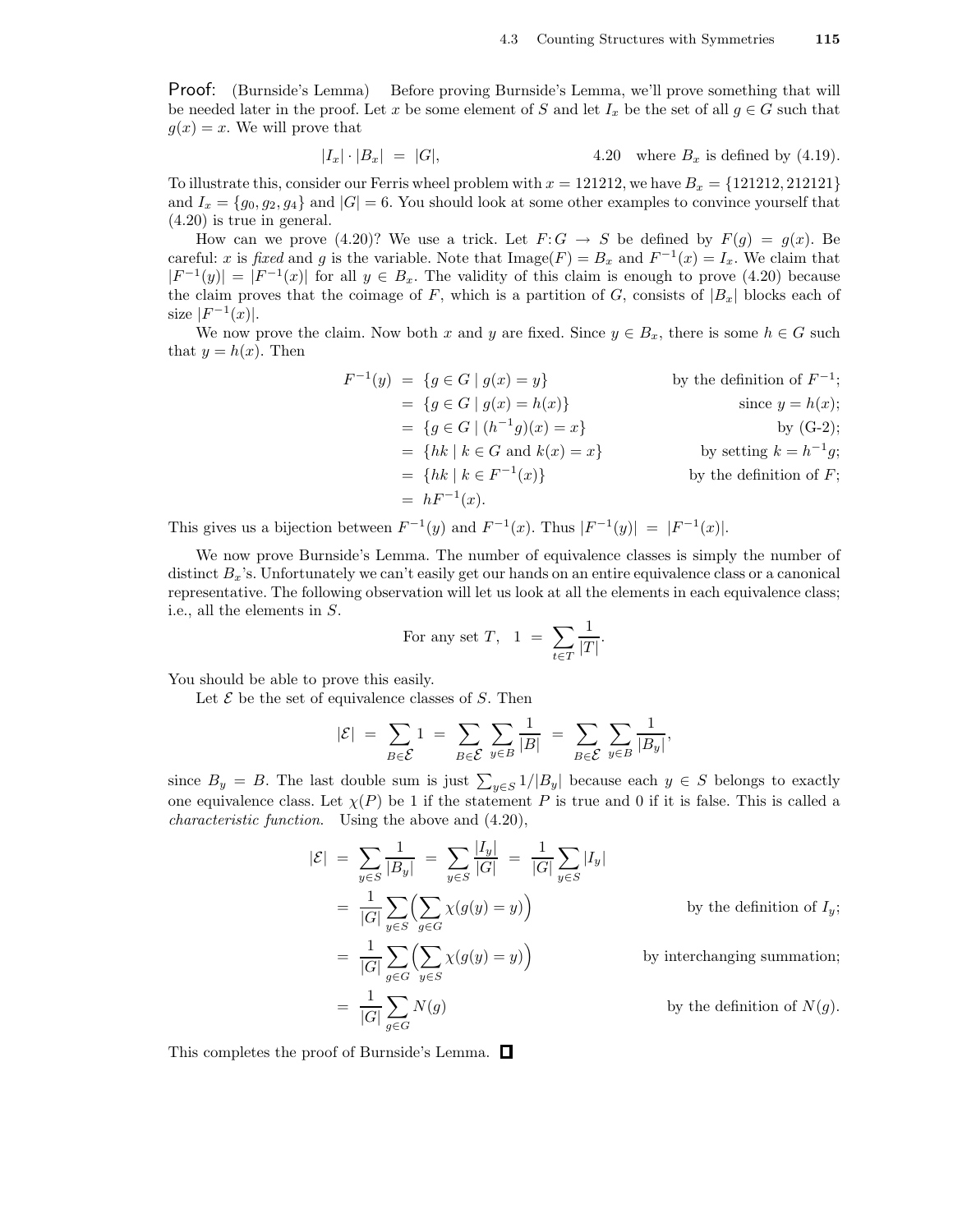#### **Exercises**

- 4.3.1. Suppose that you can count only ordered lists and you would like a formula for  $C(n, k)$ , the number of k element subsets of  $n$ . Let A be the set of all k-lists without repeated elements that can be formed from  $\underline{n}$ . Let B be all subsets of  $\underline{n}$ . We define  $F: A \to B$  as follows. For  $a \in A$ , let  $F(a)$  be the set whose elements are the items in the list a. By studying the image of F and  $|F^{-1}(x)|$  for  $x \in \text{Image}(F)$ , obtain a formula for  $C(n, k)$ .
- 4.3.2. How many 8-long circular sequences can be made using the ten digits 0, 1, 2, . . . , 9 if no digit can appear more than once? Can you generalize your answer to  $n$ -long circular sequences when  $k$  things are available instead of just ten?
- 4.3.3. Redo Example 4.12 with the numbers of beads changed from 4 and 4 to 3 and 5. Use Burnside's Lemma.
- 4.3.4. Redo Example 4.12 where there are k colors of beads and there are no constraints on how often a color may be used.
- 4.3.5. Label the vertices of a regular n-gon clockwise using the numbers 1 to n in order. We can describe a symmetry of the *n*-gon by a permutation of  $\underline{n}$ . The set of *n* symmetries of the *n*-gon that involve just rotating it in the plane about its center is called the *cyclic group* on  $\underline{n}$ . The set that also allows flipping the n-gon over is called the *dihedral group* on  $\underline{n}$ . It contains 2n symmetries, including the original n from the cyclic group.
	- (a) Describe the elements of the cyclic group as permutations in two line form. (There is a very simple description of the second line. You should be able to find it by drawing a picture and rotating it.)
	- (b) Describe the elements of the dihedral group as permutations in two line form. (There is a simple description of the second line of the additional permutations not in the cyclic group.)
	- (c) Describe the cycles of the elements of the dihedral group that are not in the cyclic group.
- 4.3.6. How many ways can 8 squares be colored green on a  $4 \times 4$  board of 16 squares?
	- (a) Assume that the only symmetries that are allowed are rotations of the board.
	- (b) Assume that the board can be rotated and flipped over.
- 4.3.7. Starting with the observation

$$
\sum_{y \in S} \Bigl( \sum_{g \in G} \chi(g(y) = y) \Bigr) \ = \ \sum_{g \in G} \Bigl( \sum_{y \in S} \chi(g(y) = y) \Bigr),
$$

use (4.20) to prove Burnside's Lemma. (This is just a rearrangement of the proof in the text.)

- 4.3.8. Let  $D(n)$  be the number of ways to arrange n dominoes to cover a  $2 \times n$  board with no symmetries allowed. Let  $d(n)$  be the number of ways to arrange them when rotations and reflections are allowed.
	- (a) List the coverings that give  $D(5) = 8$  and  $D(6) = 13$ . Describe the coverings in general.
	- (b) Prove that  $D(n)$  is the number of compositions of n where the only allowed parts are 1 and 2.
	- (c) Prove that  $d(n)$  is the number of equivalence classes of compositions of n into ones and twos, where two compositions are equivalent if they are the same or if reading one from left to right is the same as the other read from right to left.
	- (d) Prove that

$$
d(n) = \begin{cases} \frac{1}{2} (D(n) + D(k)) & \text{if } n = 2k + 1; \\ \frac{1}{2} (D(n) + D(k) + D(k-1)) & \text{if } n = 2k. \end{cases}
$$